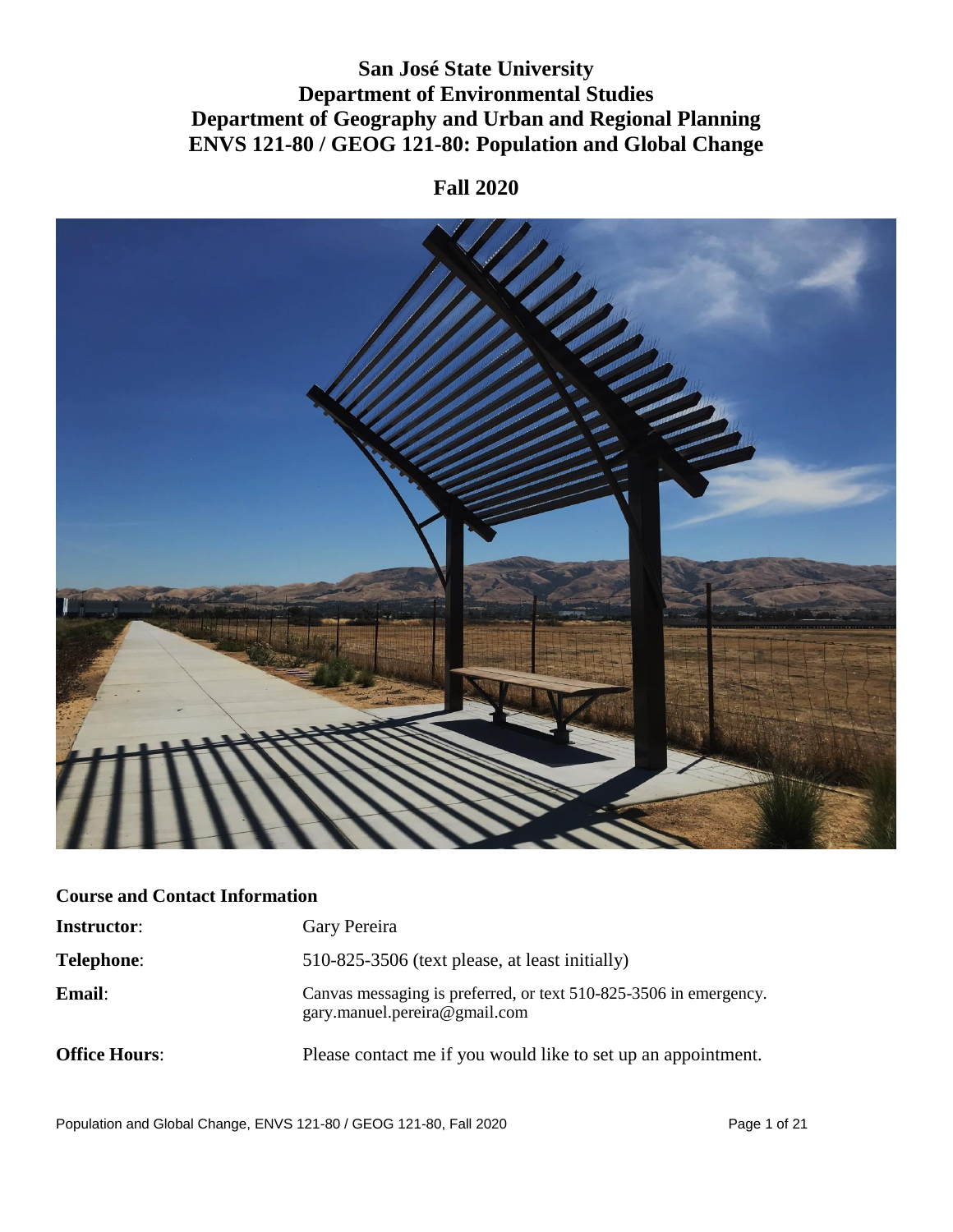### **Course Format**

This is an online course. Internet connectivity and a computer are required. Course materials (including this syllabus) can be found on the Canvas Leaning Management System course login website a[t http://sjsu.instructure.com,](http://sjsu.instructure.com/) under **Files**.

For this course, students are required submit one homework assignment each week, as well as a final evaluation paper. Study material and assignments are listed and described under **Assignments**, but additional requirements or suggestions may be discussed within recent **Announcements**. Please check **Announcements** at least once a week, and before submitting homework. All homework must be submitted, even if late. Repeated lateness should be explained in a message. As each assignment is viewed and graded, comments may be pinned to particular submissions. Check for such comments, regardless of whether you have received a grade, and address any concerns expressed there. If you would like to respond to a comment, please do so with an independent message. A final evaluation paper must also be submitted. That's it in a nutshell.

The photo above was intended to represent (with a little humor) how my courses might relate to some of the available online educational technologies that we are often encouraged to use. Look closely; you should notice something. The metal structure over the bench looks like something that might provide shade or shelter from rain, but in fact *it does neither, at any time*. Nevertheless, its oddly aligned slats need spikes to keep the birds away.

Imagine the bench in the photo as representing the three Canvas tabs that we will be using: **Assignments**, **Announcements**, and **Files**, communicating individually if necessary with Canvas **messaging**.

Imagine the metal structure in the photo as the rest of Canvas, which you may safely ignore for my classes. I don't mind it being there, but all we really need is the bench, from which you can metaphorically watch golden eagles, hawks, meadowlarks, gulls, waterfowl, songbirds, jackrabbits and colonies of ground squirrels just beyond the fence.

From the videos and texts I will ask you to examine, you can explore a great many things in great depth. The subject matter is what (hopefully) makes the course engaging, not its structure. Don't mistake the finger pointing at the moon for the moon itself. The finger is not important. Obeying the elaborate structures of educational and social media is not the goal of my courses. I hope to keep that stuff to a minimum.

You should all be working and writing as individuals, so there is no need in my classes for group communication via skype, zoom, or whatever the latest platform may be. I will point out any interesting observations or advice that I might have generally about your homework responses in the **Announcements**, but I will never identify individual student publicly. If I send you a message, you may rest assured that I will keep any information we exchange private. Nevertheless, you may release any conversations that you have with me publicly at any time.

Within Canvas, conversations cannot be tampered with, overlooked, ignored, or shared with others. There are no such assurances with email. That is why I would prefer never to use email. You may text my private phone number if you ever need to reach me in a hurry or in an emergency. Being late with homework is not an emergency.

Please read and view the material at the beginning of each homework assignment, as well as any new **Announcements**, every week. These are where my 'lectures' are located. If I suspect that you are not paying attention (by, for example, not addressing an additional question that I may have posed in a recent **Announcement**), this will be reflected in your grade. I encourage you to get someone to read and edit your homework before submission if you are uncertain, but your words and thoughts should be your own. You may quote extensively from material in the assigned or suggested texts or videos, but please provide attribution, by means of notes or references.

The university expects that each student put at least nine hours of work per week into each three-credit course. Your homework assignments and final paper are evaluated and graded primarily on the degree to which this expectation has been met, based on my impressions of your work. The more detailed, organized, and thoughtful your responses are, relative to your classmates, the better your grades will be. I do not grade on the basis of the opinions or conclusions you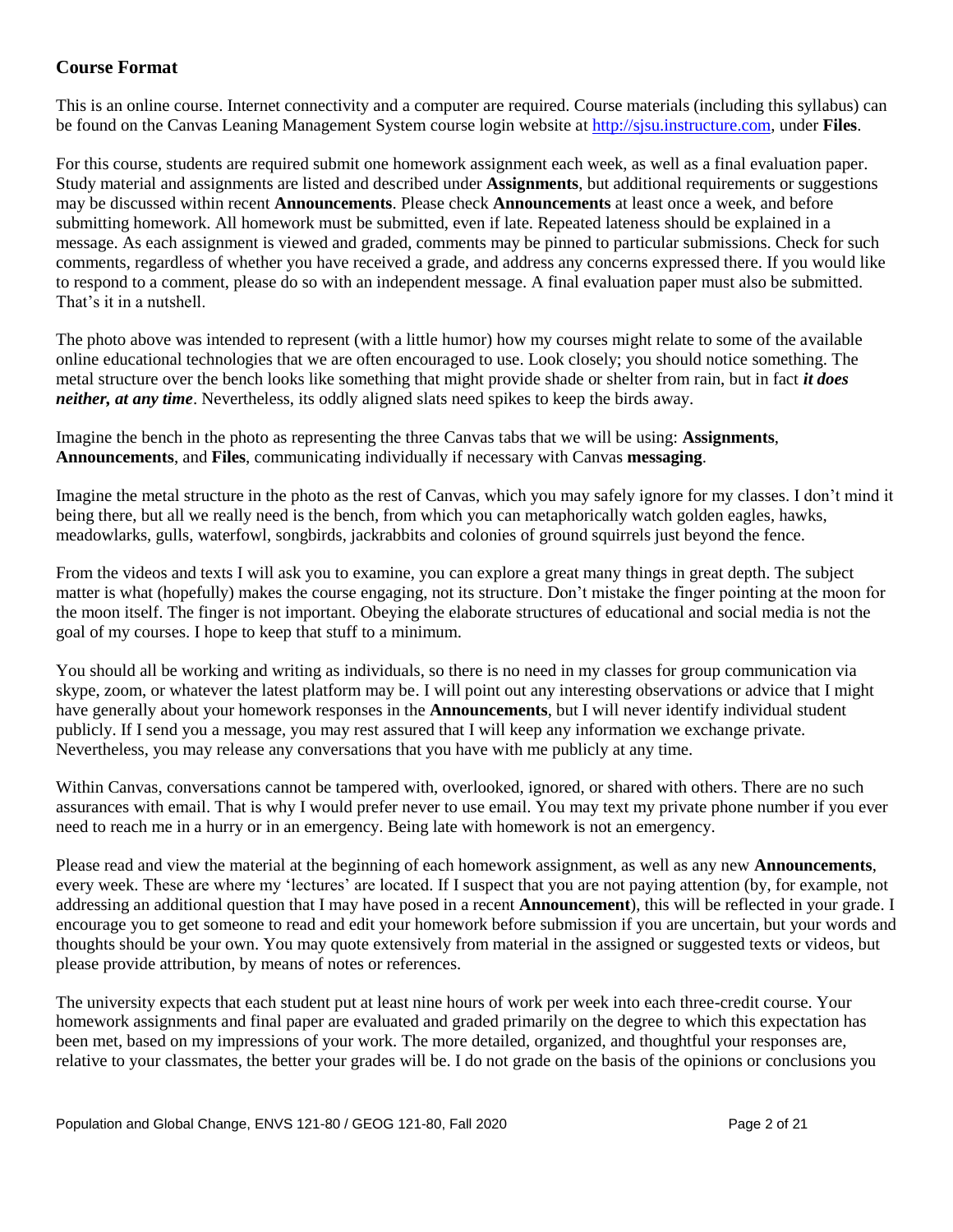may express on any issue, even when I may ask you to express one. Further details are discussed below under Course Requirements and Assignments and in the Course Schedule.

#### **Course Description**

This course was formulated without any guidance from textbook publishers or educational committees. The topics were chosen to reflect the realities of our times, particularly in light of the COVID-19 crisis. My goal is to help each of you to make informed, appropriate personal and professional choices and contributions as we navigate through this rapidly changing world. The topics are arranged into four general groups:

- 1. Complex systems, networks, and related topics
- 2. Social trends (population growth, urbanization, and globalization)
- 3. Individual and social well-being; pathogens and disease
- 4. Coastal and other vulnerable regions under rapid biospheric change
- 5. Water, energy, food, and resource security

#### **Required Texts/Readings**

Several readings have been uploaded to Canvas, under the **Files** tab. These should be downloaded and read as directed in the homework assignments. With most of these readings, I suggest that you read the introduction, section titles, and the last section. Then you might want to read or study in more detail anything you find particularly interesting or relevant to the homework questions. There is no need to read every paper thoroughly from beginning to end, unless you care to do so.

#### **Videos**

Videos are a big part of this course, and much of the homework will be judged on the basis of how closely you considered them in your discussions. If you are accessing each assignment through CANVAS **Assignments**, you might be given the choice of opening a video in a separate browser or of watching it embedded within CANVAS. Whichever method you use, feel free to scrub and pause each video frequently and watch portions repeatedly, taking notes as you watch. Watching videos within separate browsers often provides you with additional information, as well as access to other material on the author's channel. You might want to pull up videos on your phone or tablet as you write on a laptop. Do whatever feels comfortable, but make sure you have a large enough screen and sufficient bandwidth to see the details (including text) that are important to most of these videos, including mine. I encourage you to explore the work of any YouTube contributor whose work you appreciate.

When viewed in a separate browser, many YouTube videos are preceded by ads. Usually, these ads can be cut short by clicking on 'Skip Ad' at the lower right of the screen, or by clicking on the x at the upper right of a popup ad. There are never ads on my own videos, and I get no monetary benefit from YouTube. I also provide no tags on my videos. If you view a video within Canvas (by clicking on the image rather than the link), this is not counted as a 'view' by YouTube. For these reasons, my videos (intentionally) get few views. However, you may share my videos at any time.

### **Course Requirements and Assignments**

### **Homework**

Fourteen homework assignments should be completed on or before the due dates, as described in the course schedule below. Each must be submitted in any case, even if late. Please submit these responses via Canvas. For each homework assignment, I would prefer you use primarily 10pt font with 1½ line spacing. Put your name, the homework number,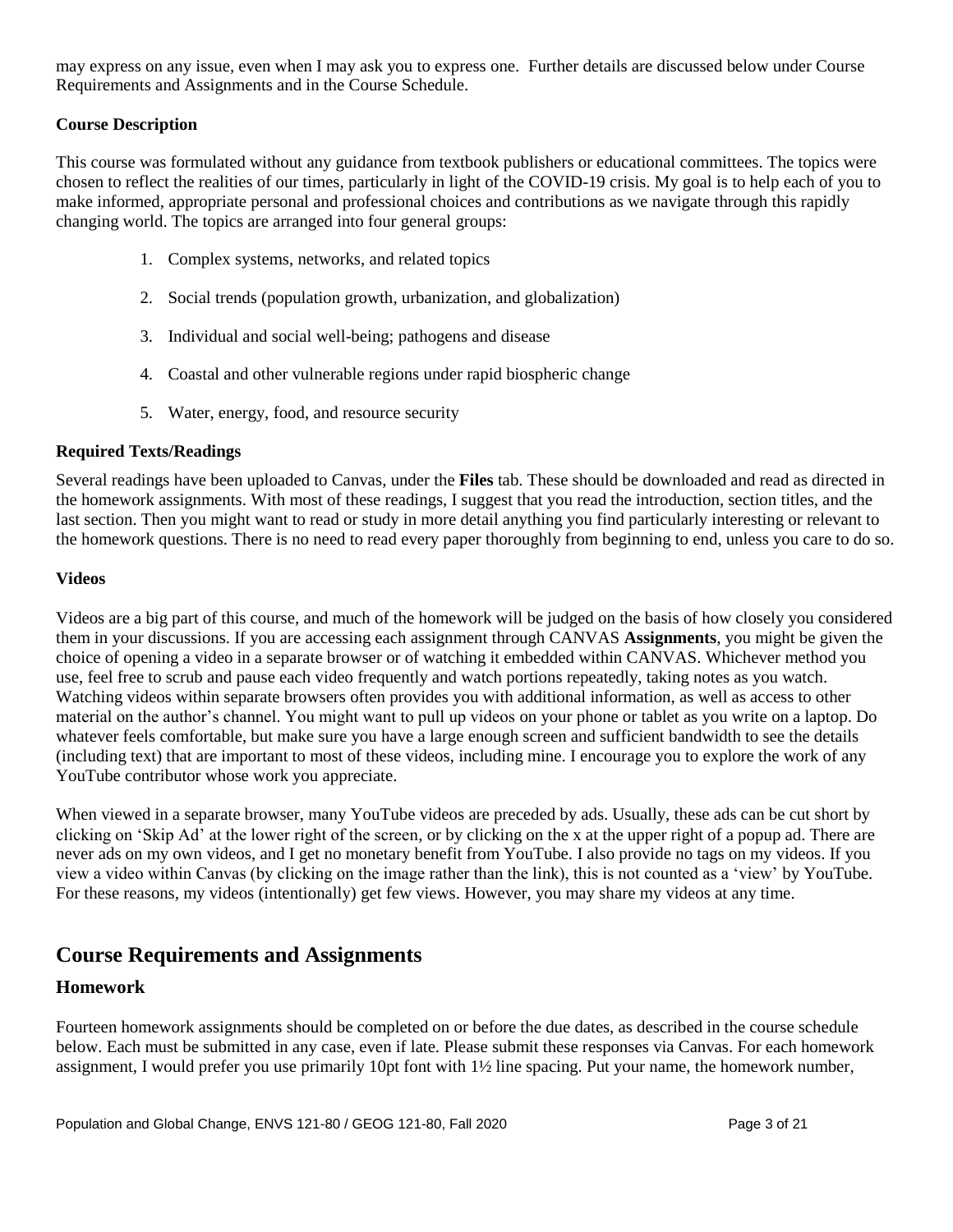'Pereira', 'geog120-80' and 'Fall 2018', arranged at the upper right of the first page. Text, figures, and images lifted from documents or screenshots may be embedded in your homework, but these should include attribution.

### **Announcements**

Please check the **Announcements** tab every week. Discussions of homework results and expectations, current events, and other issues of interest to this class will be posted there. Additional homework questions may also be posted, due more than a week after posting.

### **Final Evaluation**

A term paper will serve as the final evaluation. The term paper should be at least five pages long (10 point font,  $1\frac{1}{2}$ ) spaced) and contain a formal list of references. The resulting document should qualify for publication in your undergraduate portfolio, if you have one.

You all should create and begin populating your own Portfolium accounts, which you can constantly revise and over which you have total control. It's free. Here is one I made a few years ago: <https://portfolium.com/garympereira/portfolio>

#### **Determination of Grades**

| Fourteen homework assignments (6.5% each) | 91%  |
|-------------------------------------------|------|
| Term paper                                | 9%   |
| <b>Total</b>                              | 100% |

| 98% and above | $A+$           |
|---------------|----------------|
| 94% - 97%     | $\overline{A}$ |
| 93% - 90%     | $A -$          |
| 89% - 87%     | $B+$           |
| 86% - 84%     | B              |
| $83\% - 80\%$ | $B -$          |
| 79% - 77%     | $C^{+}$        |
| 76% - 74%     | $\overline{C}$ |
| 73% - 70%     | $\overline{C}$ |
| 69% - 67%     | $D+$           |
| 66% - 64%     | D              |
| 63% - 60%     | D-             |
| below 60%     | F              |

SJSU classes are designed such that in order to be successful, it is expected that students will spend a minimum of forty-five hours for each unit of credit (normally three hours per unit per week), including preparing for class, participating in course activities, completing assignments, and so on. More details about student workload can be found in University Policy S12-3 at [http://www.sjsu.edu/senate/docs/S12-3.pdf.](http://www.sjsu.edu/senate/docs/S12-3.pdf)

Note that "All students have the right, within a reasonable time, to know their academic scores, to review their grade-dependent work, and to be provided with explanations for the determination of their course grades." See University Policy F13-1 at http://www.sjsu.edu/senate/docs/F13-1.pdf for more details.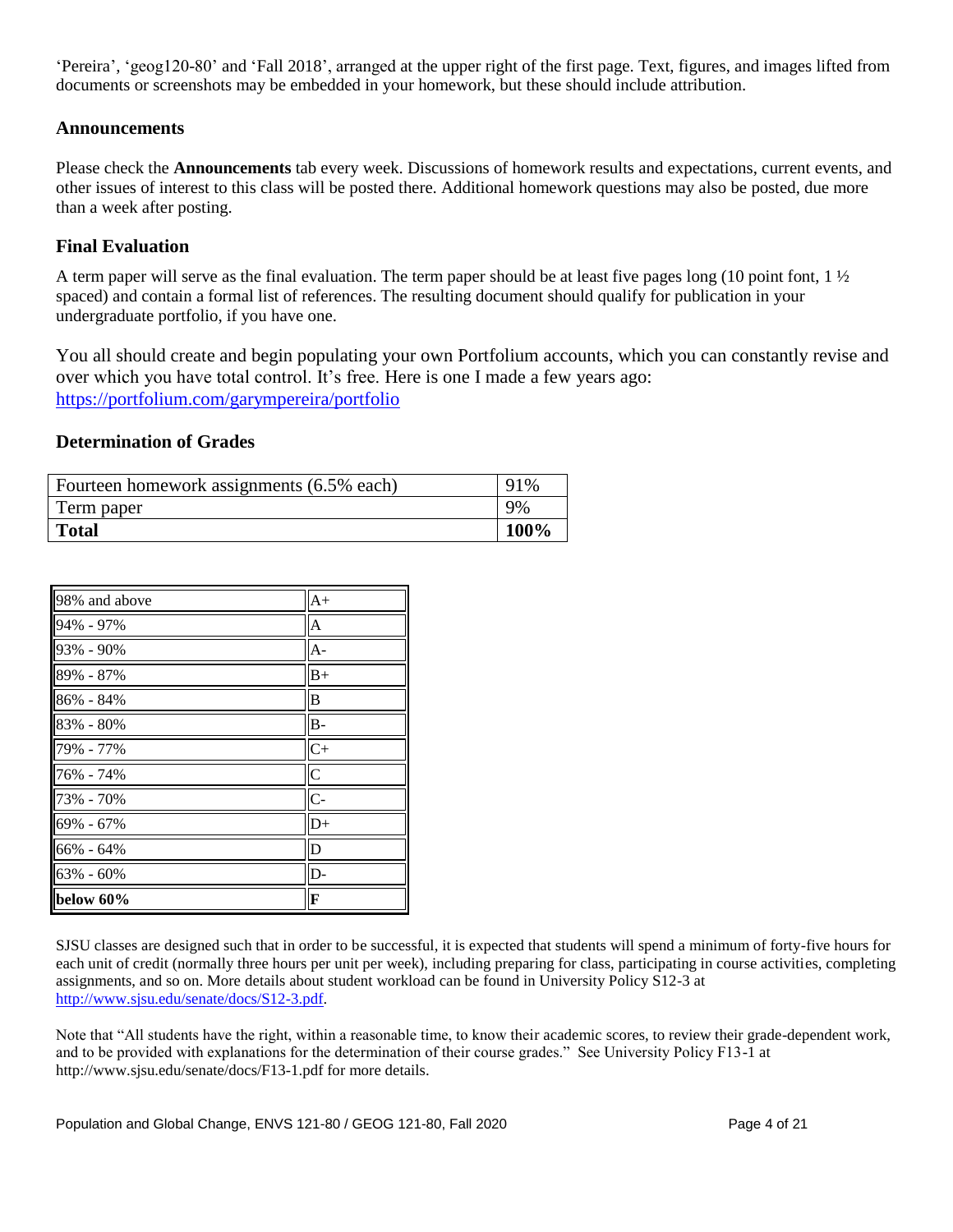# **EnvS121-80 / Geog121-80: Population and Global Change, Fall 2020**

Please submit your homework responses as Word or pdf files by the due date indicated. Use 10 point font, with ~1 ½ line spacing and normal margins. Put at upper right on the first page of each submission your name, the homework #, geog121 or envs121, Fall 2020.

### **Course Schedule**

| Week         | <b>Due Date</b> | <b>Topics, Videos, Readings, Assignments</b>                                                                                                                                                                                                                                                                                                                                                                                                                                                                                                                                                                                                                                                                                                                                                                                                                                                                                                                                                                                                                                           |
|--------------|-----------------|----------------------------------------------------------------------------------------------------------------------------------------------------------------------------------------------------------------------------------------------------------------------------------------------------------------------------------------------------------------------------------------------------------------------------------------------------------------------------------------------------------------------------------------------------------------------------------------------------------------------------------------------------------------------------------------------------------------------------------------------------------------------------------------------------------------------------------------------------------------------------------------------------------------------------------------------------------------------------------------------------------------------------------------------------------------------------------------|
| $\mathbf{1}$ |                 | <b>Topic: Complexity and human dynamics</b>                                                                                                                                                                                                                                                                                                                                                                                                                                                                                                                                                                                                                                                                                                                                                                                                                                                                                                                                                                                                                                            |
|              |                 | Watch: General notes for my online classes [Gary Pereira]<br>https://youtu.be/_AN8k0Ogwl0                                                                                                                                                                                                                                                                                                                                                                                                                                                                                                                                                                                                                                                                                                                                                                                                                                                                                                                                                                                              |
|              |                 | I was introduced to some of the topics in this course when I was about 15 years old. The working class<br>New Jersey public schools that I attended had a woodshop, metal shop, print shop, and auto shop, as well<br>as drafting, chemistry, physics, biology, and electronics labs. Mr. Saltzer was our chemistry teacher. He<br>was a middle aged man whose family had perished in the Holocaust. One day, he introduced us to a book<br>called Brave New World Revisited, by Aldous Huxley                                                                                                                                                                                                                                                                                                                                                                                                                                                                                                                                                                                         |
|              |                 | Brave New World Revisited (not to be confused with the novel, Brave New World) is a short book of<br>essays that was first published in 1958. The chapters are titled: Over-Population; Quantity, Quality,<br>Morality; Over-Organization; Propaganda in a Democratic Society; Propaganda Under a Dictatorship;<br>The Arts of Selling; Brainwashing; Chemical Persuasion; Subconscious Persuasion; Hypnopedia;<br>Education for Freedom; and What Can Be Done?. Still very interesting. But it's just another one of those<br>old books the libraries are likely to trash because it hasn't been checked out in years. Another one of<br>Huxley's books, <i>Doors of Perception</i> , was to interest me a few years later.                                                                                                                                                                                                                                                                                                                                                           |
|              |                 | Topic 1. The individual and the collective                                                                                                                                                                                                                                                                                                                                                                                                                                                                                                                                                                                                                                                                                                                                                                                                                                                                                                                                                                                                                                             |
|              |                 | <b>Optional:</b> Humanity [Gary Pereira]<br>https://youtu.be/IeT2AObKkJM                                                                                                                                                                                                                                                                                                                                                                                                                                                                                                                                                                                                                                                                                                                                                                                                                                                                                                                                                                                                               |
|              |                 | (Videos of ambient scenes without narration do not need to be watched very closely, but try to watch<br>enough to absorb their atmosphere.)                                                                                                                                                                                                                                                                                                                                                                                                                                                                                                                                                                                                                                                                                                                                                                                                                                                                                                                                            |
|              |                 | I personally do not take a collectivist approach to the study of human society. The actual validity of<br>collective claims that are often made in the social sciences is debatable; in any case I believe that it is<br>important for many reasons to ascribe to individual human beings their fully individualized identities in<br>our thoughts and imaginations. Putting our trust in theories involving societal categories is dangerous,<br>regardless of whether they seem to be natural or intuitive. If we focus, at least part of the time, on<br>individual human beings and the households they create, we can pursue important insights that categorical<br>analyses will either miss or misinterpret. For many reasons, some of which we shall explore, the natural<br>and human world is ever changing. Even apparently natural categories will pop in and out of existence<br>here and there at different times, acting as rogue variables in historical or cross-cultural analyses. These<br>categories are often ascribed causative agency that they do not possess. |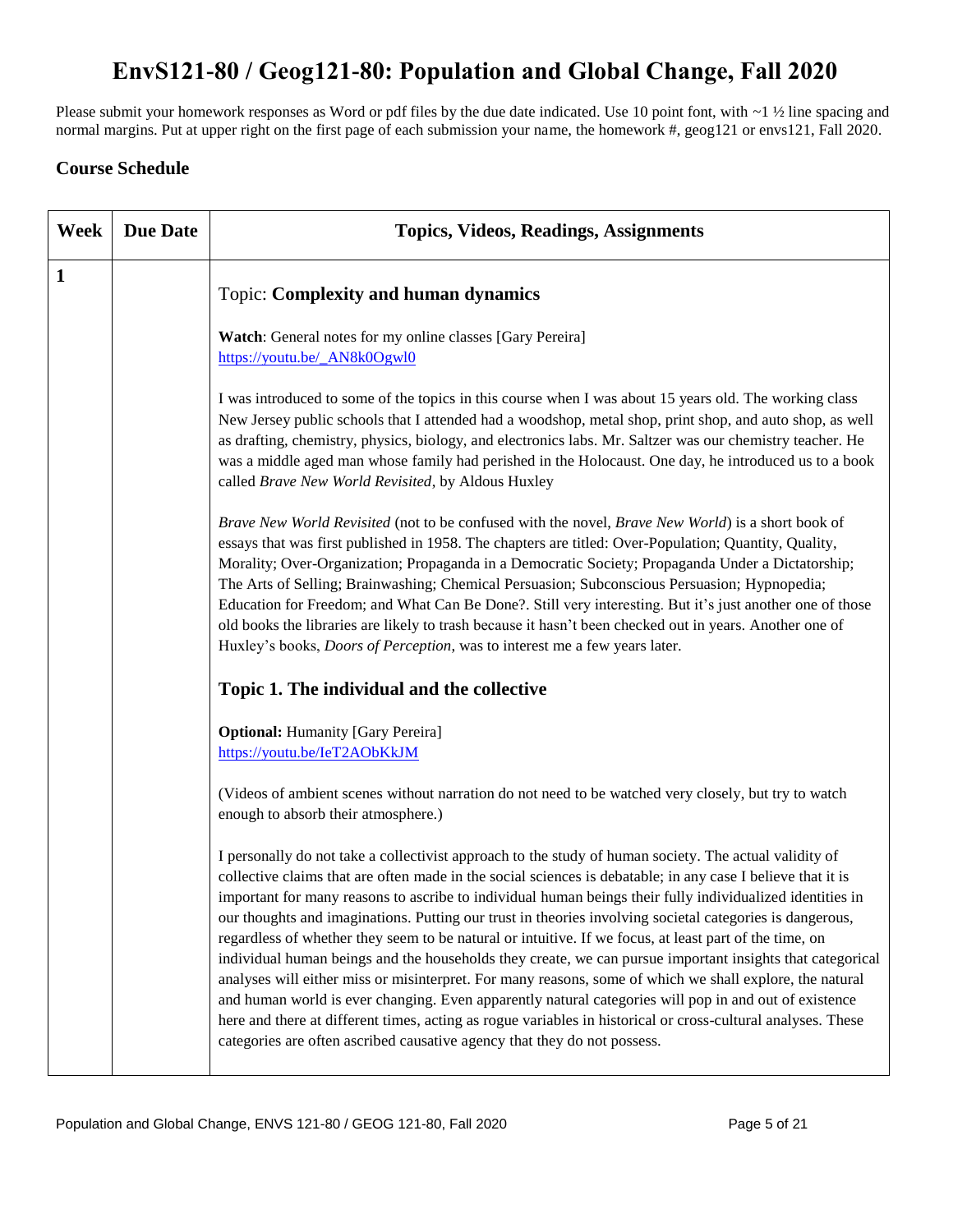| Week | <b>Due Date</b> | <b>Topics, Videos, Readings, Assignments</b>                                                                                                                                                                                                                                                                                                                                                                                                                                                                                                                                                                                                                                                                                                                                                                                                                                                                                                                                                                                                                                                                     |
|------|-----------------|------------------------------------------------------------------------------------------------------------------------------------------------------------------------------------------------------------------------------------------------------------------------------------------------------------------------------------------------------------------------------------------------------------------------------------------------------------------------------------------------------------------------------------------------------------------------------------------------------------------------------------------------------------------------------------------------------------------------------------------------------------------------------------------------------------------------------------------------------------------------------------------------------------------------------------------------------------------------------------------------------------------------------------------------------------------------------------------------------------------|
|      |                 | To repeat: human societies, no matter how large or homogeneous or apparently tribal, are comprised of<br>uniquely individualized human beings. This should be transparently obvious, but it is often overlooked.<br>In a couple of weeks, when we discuss demography, do not lose sight of the fact that we are still always<br>talking about people, each of whose lives are as important to each of them as mine is to me and yours is to<br>you. Behind those windows facing the Yangtze river early one morning in the video above, thousands of<br>people are waking up to a new day, each of them with their own particularized dreams and ambitions,<br>disappointments and successes, joys and sufferings.                                                                                                                                                                                                                                                                                                                                                                                               |
|      |                 | To be clear: this course focuses on human ecosystems in the aggregate, global, and biological sense, but it<br>is also very much about individual human beings. Intermediate categories based on nationality, party,<br>income, race, ethnicity, religious belief, age, and gender or sexual identities or preferences, et cetera, are<br>not necessarily either fundamental, significant, or universally applicable. Their relevance is contingent on<br>the particularities of each situation. In my view, basing one's broad worldview on fluid categories is<br>dangerous. Categorical relationships that seem so clear and significant to you now may not be justified in<br>other contexts. All too often, arguments based on categorical social worldviews have proven to be wrong.<br>They have often served to balkanize communities and isolate people who disagree with one another from<br>one another. That is a sad and dangerous trend. And it is a trend that has become increasingly dangerous<br>to oppose, particularly in the universities. I am well aware of that, from bitter experience. |
|      |                 | I will at times ask or invite you to discuss such categories in your homework. They might be valid, in<br>context. But I would discourage you from being too ready to extrapolate your conclusions to other places<br>or other times, or to the Earth as a whole. You will find me to be a skeptical audience. Remember, you are<br>writing for someone who read Brave New World Revisited and 1984 before he was 15 years old. That was<br>fifty years ago. I would prefer that you focus on and educate yourselves in the use of the ideas and tools<br>coming from the complexity sciences, honestly, than from the fashionable nonsense that often passes for<br>truth in the social sciences.                                                                                                                                                                                                                                                                                                                                                                                                               |
|      |                 | <b>Topic 2. Complex systems</b>                                                                                                                                                                                                                                                                                                                                                                                                                                                                                                                                                                                                                                                                                                                                                                                                                                                                                                                                                                                                                                                                                  |
|      |                 | Understanding the topics in this course requires an appreciation of conceptual tools that are used in<br>professional settings to represent and analyze them. The sciences and mathematics of complexity are<br>increasingly being used to describe and to generate many of these tools. We only have time to consider<br>some of the important concepts in that have arisen in recent years. We begin with the characteristics of<br>distributed dynamical networks.                                                                                                                                                                                                                                                                                                                                                                                                                                                                                                                                                                                                                                            |
|      |                 | Watch: What is a Complex System? [Systems Innovation]<br>https://youtu.be/vp8v2Udd_PM                                                                                                                                                                                                                                                                                                                                                                                                                                                                                                                                                                                                                                                                                                                                                                                                                                                                                                                                                                                                                            |
|      |                 | <b>Watch:</b> Network Paradigm [Systems Innovation]<br>https://youtu.be/9XEvXNrc-dg                                                                                                                                                                                                                                                                                                                                                                                                                                                                                                                                                                                                                                                                                                                                                                                                                                                                                                                                                                                                                              |
|      |                 | Watch: Network Theory Overview [Systems Innovation]<br>https://youtu.be/qFcuovfgPTc                                                                                                                                                                                                                                                                                                                                                                                                                                                                                                                                                                                                                                                                                                                                                                                                                                                                                                                                                                                                                              |
|      |                 | <b>Optional:</b> Network Clustering & Connectedness [Systems Innovation]<br>https://youtu.be/2Oa7mef77nM                                                                                                                                                                                                                                                                                                                                                                                                                                                                                                                                                                                                                                                                                                                                                                                                                                                                                                                                                                                                         |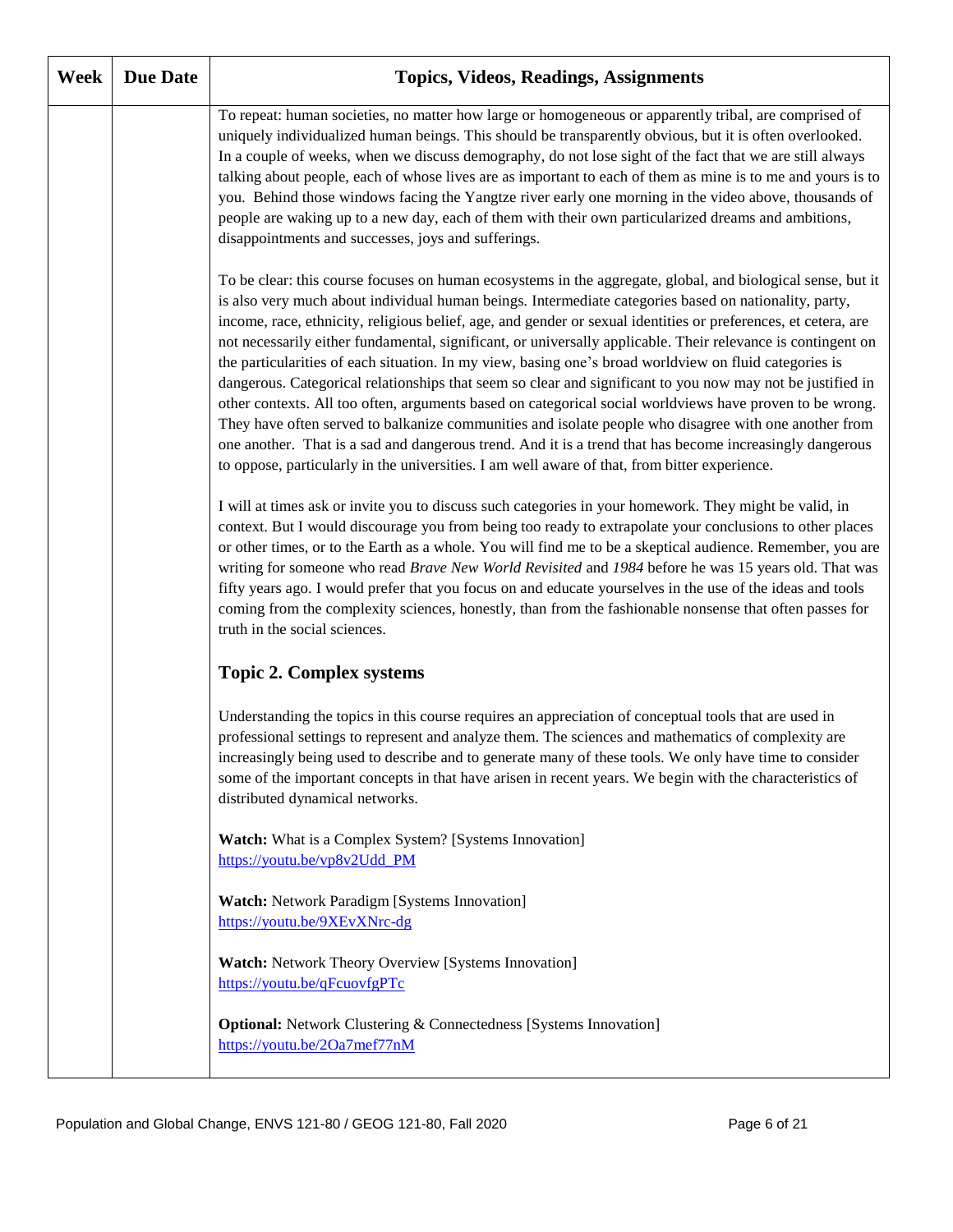| Week         | <b>Due Date</b> | <b>Topics, Videos, Readings, Assignments</b>                                                                                                                                                                                                                                                                                                                                                                                                                                                                                                                                                                                                                                                                                                                                                                     |
|--------------|-----------------|------------------------------------------------------------------------------------------------------------------------------------------------------------------------------------------------------------------------------------------------------------------------------------------------------------------------------------------------------------------------------------------------------------------------------------------------------------------------------------------------------------------------------------------------------------------------------------------------------------------------------------------------------------------------------------------------------------------------------------------------------------------------------------------------------------------|
|              |                 | <b>Optional:</b> Network Degree Distribution [Systems Innovation]<br>https://youtu.be/oCHTuTq_EOI                                                                                                                                                                                                                                                                                                                                                                                                                                                                                                                                                                                                                                                                                                                |
|              |                 | <b>Optional:</b> Network Dynamics [Systems Innovation]<br>https://youtu.be/Mp-ddvQ1mRE                                                                                                                                                                                                                                                                                                                                                                                                                                                                                                                                                                                                                                                                                                                           |
|              |                 | <b>Optional:</b> Network Diffusion & Contagion [Systems Innovation]<br>https://youtu.be/bTXUJQhEqL0                                                                                                                                                                                                                                                                                                                                                                                                                                                                                                                                                                                                                                                                                                              |
|              | 08/25/20        | <b>Homework 1:</b>                                                                                                                                                                                                                                                                                                                                                                                                                                                                                                                                                                                                                                                                                                                                                                                               |
|              |                 | 1. If we have a diversity of parts without organization, but with lots of random activity, is that set of parts<br>complex? Why are the relationships between parts important in defining a working model of a complex<br>system?                                                                                                                                                                                                                                                                                                                                                                                                                                                                                                                                                                                |
|              |                 | 2. Describe why network theory is an important basis for the comprehension of geographic phenomena.<br>What are some of the most important characteristics of networks? How do these networks emerge? Use<br>examples to illustrate your points.                                                                                                                                                                                                                                                                                                                                                                                                                                                                                                                                                                 |
| $\mathbf{2}$ |                 | Topic: Emergence, resilience, and antifragility                                                                                                                                                                                                                                                                                                                                                                                                                                                                                                                                                                                                                                                                                                                                                                  |
|              |                 | Watch: Rupert Sheldrake - The Science Delusion [revolutionloveevolve]<br>https://youtu.be/JKHUaNAxsTg                                                                                                                                                                                                                                                                                                                                                                                                                                                                                                                                                                                                                                                                                                            |
|              |                 | Sheldrake's views may appear controversial, but his physics is accurate, and he brings up a number of<br>interesting points. I've asked you to watch this in order to disabuse you of the notion that you have to be a<br>materialist in order to be a scientist. Nonlinearities (in the mathematical sense) yield all sorts of weird and<br>wonderful things. Nature itself is almost entirely nonlinear in form and function. As we begin to look ever<br>more closely at astronomical objects, from stars to galaxies and beyond, they appear to be as complex in<br>their own way as living things here on Earth. The universe itself, as we see it more closely, reveals its<br>own evolution. It actually resembles something far more interesting than the mechanical caricature we've<br>ascribed to it. |
|              |                 | As an example of the sorts of things that come out of a relatively simple nonlinear relationship, consider<br>the Mandelbrot Set. As you zoom into the boundary of solutions to an iterative equation on eth complex<br>number plane, it reveals itself in astonishing complexity. Again, these fractal patterns that come out of<br>pure mathematics appear to be more biological than mechanical.                                                                                                                                                                                                                                                                                                                                                                                                              |
|              |                 | <b>Optional:</b> Sapphires - Mandelbrot Fractal Zoom [Maths Town]<br>https://youtu.be/8cgp2WNNKmQ                                                                                                                                                                                                                                                                                                                                                                                                                                                                                                                                                                                                                                                                                                                |
|              |                 | The forms you can see emerging from the background and dissolving into the foreground as we zoom in<br>are actually emerging from the calculations as they are performed. As with chaotic phenomena, as with<br>evolutionary phenomena, we cannot predict very far ahead what sorts of forms will appear. Emergence<br>seems to be of fundamental significance in both the mathematical and observable world, even if we<br>cannot fully conceptualize it. The concept is difficult to formalize in words. Again, Systems Innovation                                                                                                                                                                                                                                                                             |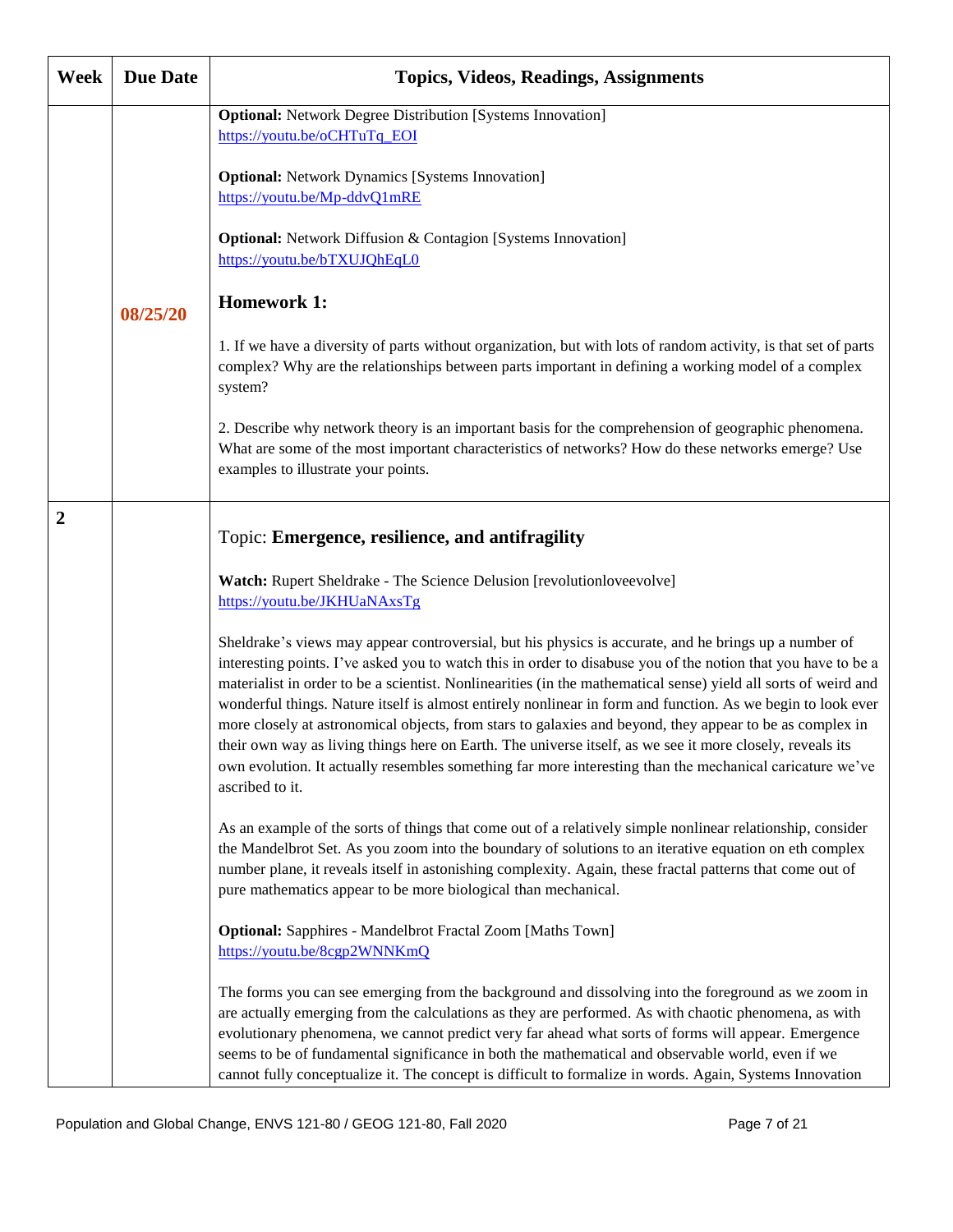| Week | <b>Due Date</b> | <b>Topics, Videos, Readings, Assignments</b>                                                                                                                                                                                                                                                                                                                                                                                                                                                                                                                                                    |
|------|-----------------|-------------------------------------------------------------------------------------------------------------------------------------------------------------------------------------------------------------------------------------------------------------------------------------------------------------------------------------------------------------------------------------------------------------------------------------------------------------------------------------------------------------------------------------------------------------------------------------------------|
|      |                 | provides a series of videos that together present enough of a background for you to be able to more<br>realistically imagine the sorts of social and natural dynamics that drive the topics we will be covering.<br>We've looked briefly at Emergence last week; let's continue.                                                                                                                                                                                                                                                                                                                |
|      |                 | Watch: Emergence [Systems Innovation]<br>https://youtu.be/QItTWZc7hKs                                                                                                                                                                                                                                                                                                                                                                                                                                                                                                                           |
|      |                 | Watch: The Science of Patterns [Systems Innovation]<br>https://youtu.be/kh6KMW8J3RQ                                                                                                                                                                                                                                                                                                                                                                                                                                                                                                             |
|      |                 | <b>Watch:</b> Synergies [Systems Innovation]<br>https://youtu.be/rsn5EQoAhUc                                                                                                                                                                                                                                                                                                                                                                                                                                                                                                                    |
|      |                 | Watch: Long Tail Distributions [Systems Innovation]<br>https://youtu.be/vIp1kY0H0yw                                                                                                                                                                                                                                                                                                                                                                                                                                                                                                             |
|      |                 | Despite their relative simplicity, nonlinear equations must contain operations beyond simple addition and<br>subtraction. Similarly, the significance of nonlinear phenomena (that is, most things) cannot be<br>determined by addition and subtraction alone.                                                                                                                                                                                                                                                                                                                                  |
|      |                 | Imagine bumping into a wall at 1 mile per hour. No big deal. Now imagine doing it fifty times. Kind of<br>silly but again, no big deal. Now imagine bumping into the wall just once at fifty miles per hour.<br>Obviously, a very different result from doing it fifty times at 1 mph. In the real world, the sorts of events<br>that carry the most significance (possibly the only significance) are often very those rare events that are<br>strung out along the long tail of the frequency distribution. These are the events that actually change lives,<br>nations, and civilizations.   |
|      |                 | We need look no further than the past few months for a perfect example of a highly multiplicative,<br>nonlinear process involving evolution, viral reproduction, and spreading, whose effects touch on every<br>one of the topics we will be discussing here, possibly for the rest of our lives. We need to recognize that<br>Nature allows for a submicron random mutation of some benign virus at some particular point in time and<br>space to rapidly infect and sicken much of the world's human population, possibly remaining with us as<br>yet another potential threat in perpetuity. |
|      |                 | So how do you respond to such potentially malevolent nonlinear phenomena? We should try at least to<br>understand them, and we should try to develop and promote healing processes that thrive and grow<br>stronger under adverse conditions. This characteristic has recently been termed 'antifragile'; Nassim<br>Taleb has written a book on the topic. As he points out, antifragility is a very old idea, based on close<br>observation of living things, including human beings.                                                                                                          |
|      |                 | Let's introduce another Systems Innovation video, on network robustness and resilience. These are<br>important characteristics that are often confused with antifragility. There is a difference. Resilience allows<br>something to bounce back from adversity. Antifragility allows something to grow stronger. But<br>robustness and resilience remain very important concepts and goals, which we shall return to later.                                                                                                                                                                     |
|      |                 | Watch: Network Robustness & Resilience [Systems Innovation]<br>https://youtu.be/ ztNkmDg0mw                                                                                                                                                                                                                                                                                                                                                                                                                                                                                                     |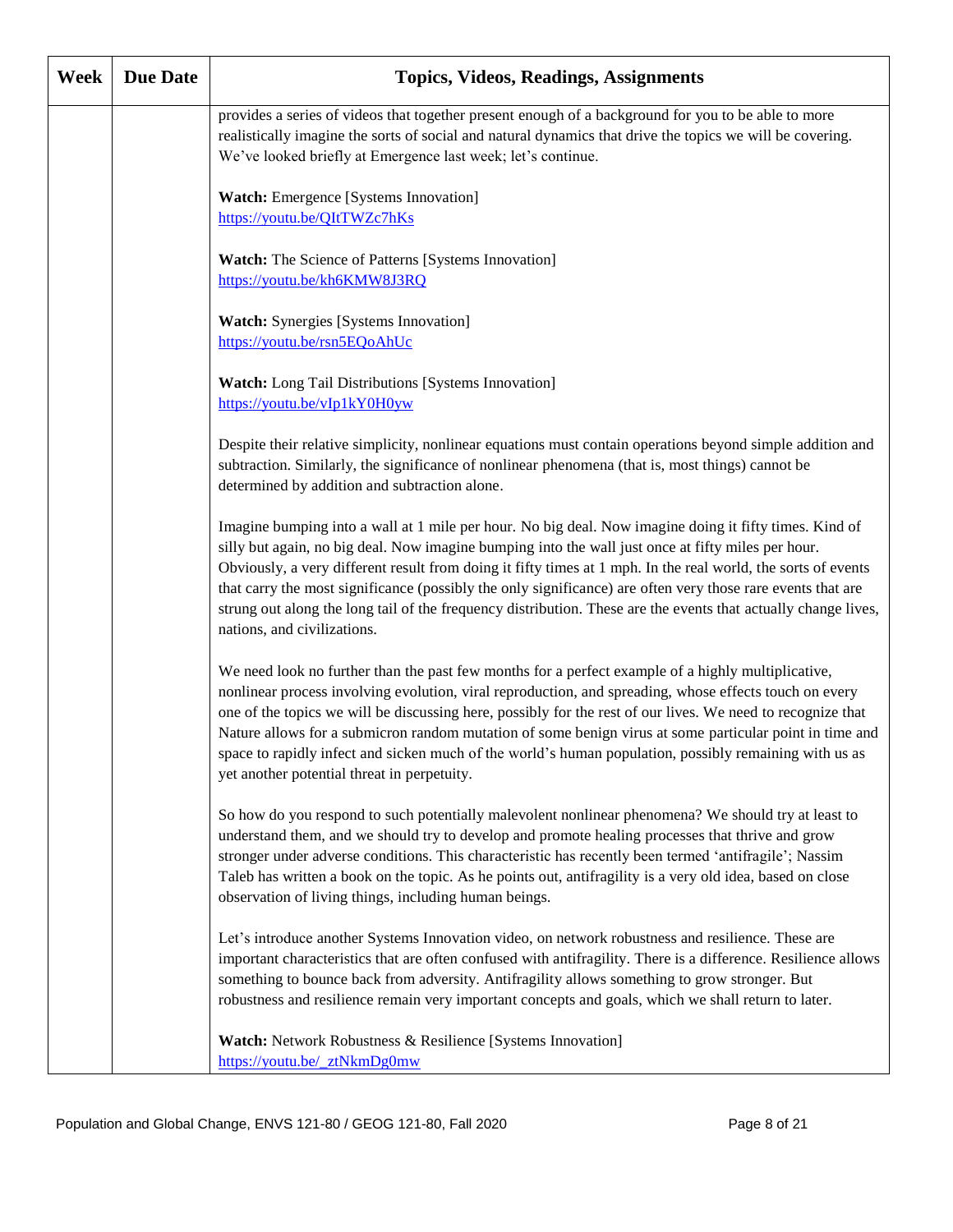| Week | <b>Due Date</b> | <b>Topics, Videos, Readings, Assignments</b>                                                                                                                                                                                                                                                                                                                                                                                                                                                                                                                                                                                                                                                                                                                                                                                                   |
|------|-----------------|------------------------------------------------------------------------------------------------------------------------------------------------------------------------------------------------------------------------------------------------------------------------------------------------------------------------------------------------------------------------------------------------------------------------------------------------------------------------------------------------------------------------------------------------------------------------------------------------------------------------------------------------------------------------------------------------------------------------------------------------------------------------------------------------------------------------------------------------|
|      |                 | Watch: Nassim Taleb Explains Antifragility in Under 5 Minutes<br>https://youtu.be/C40zwpdc_yo<br>https://en.wikipedia.org/wiki/Antifragile                                                                                                                                                                                                                                                                                                                                                                                                                                                                                                                                                                                                                                                                                                     |
|      | 09/01/20        | <b>Homework 2:</b>                                                                                                                                                                                                                                                                                                                                                                                                                                                                                                                                                                                                                                                                                                                                                                                                                             |
|      |                 |                                                                                                                                                                                                                                                                                                                                                                                                                                                                                                                                                                                                                                                                                                                                                                                                                                                |
|      |                 | 1. Describe the concepts of emergence, synergies, and pattern formation, and try to illustrate them with a<br>few examples.                                                                                                                                                                                                                                                                                                                                                                                                                                                                                                                                                                                                                                                                                                                    |
|      |                 | 2. What are long-tailed statistical distributions? How might events following a power-law or long-tailed<br>distribution make assumptions of long-term normality nonsensical? In other words, are common<br>statistical terms always meaningful? For example, can the mean of a power-law distribution ever be<br>determined?                                                                                                                                                                                                                                                                                                                                                                                                                                                                                                                  |
|      |                 | 3. What is antifragility? Explain how it is different from resilience or robustness.                                                                                                                                                                                                                                                                                                                                                                                                                                                                                                                                                                                                                                                                                                                                                           |
| 3    |                 | Topic: Demographic change                                                                                                                                                                                                                                                                                                                                                                                                                                                                                                                                                                                                                                                                                                                                                                                                                      |
|      |                 | The population of any bounded region ultimately reflects the sum of four processes: birth, death, in-<br>migration, and out-migration. This sounds simple, but it depends of course on where you draw the<br>boundaries in space and time, and it can become difficult to disentangle when it plays out in the real<br>world. This week we explore the demographic transition and particular demographic situations around the<br>world, primarily with the aid of population pyramids.                                                                                                                                                                                                                                                                                                                                                        |
|      |                 | Watch: 7 Billion: How Did We Get So Big So Fast? [NPR]<br>https://youtu.be/VcSX4ytEfcE                                                                                                                                                                                                                                                                                                                                                                                                                                                                                                                                                                                                                                                                                                                                                         |
|      |                 | The 7 Billion video physically simulates world population with flasks of liquid categorized by<br>continental. Did you notice at the end of the video that the water is on the verge of spilling out over the<br>top of the flask? Besides neglecting the effects of migration, this model suggests an upper limit (where<br>liquid spills out) somewhere above 10 billion. It doesn't explain what they mean by this, although it<br>apparently deserved a close-up. The video is clever, but emotionally manipulative. The "Population<br>pyramids" video is far more informative, but it also doesn't discuss the influence of in-migration and out-<br>migration on the pyramids themselves. For small countries in particular, these can be significant factors.<br>Nevertheless, this video might help you to visualize these processes. |
|      |                 | Watch: How will population change transform our world? [Oxford Academic]<br>https://youtu.be/hDoGq3BaR8M                                                                                                                                                                                                                                                                                                                                                                                                                                                                                                                                                                                                                                                                                                                                       |
|      |                 | All of what Professor Harper says in this four minute video is relevant to our course. If you would like to<br>hear more, I recommend that you watch the following lecture.                                                                                                                                                                                                                                                                                                                                                                                                                                                                                                                                                                                                                                                                    |
|      |                 | Optional: How population change will transform our world, w/ Prof Harper [Oxford Martin School]<br>https://youtu.be/el7 v86HQcc                                                                                                                                                                                                                                                                                                                                                                                                                                                                                                                                                                                                                                                                                                                |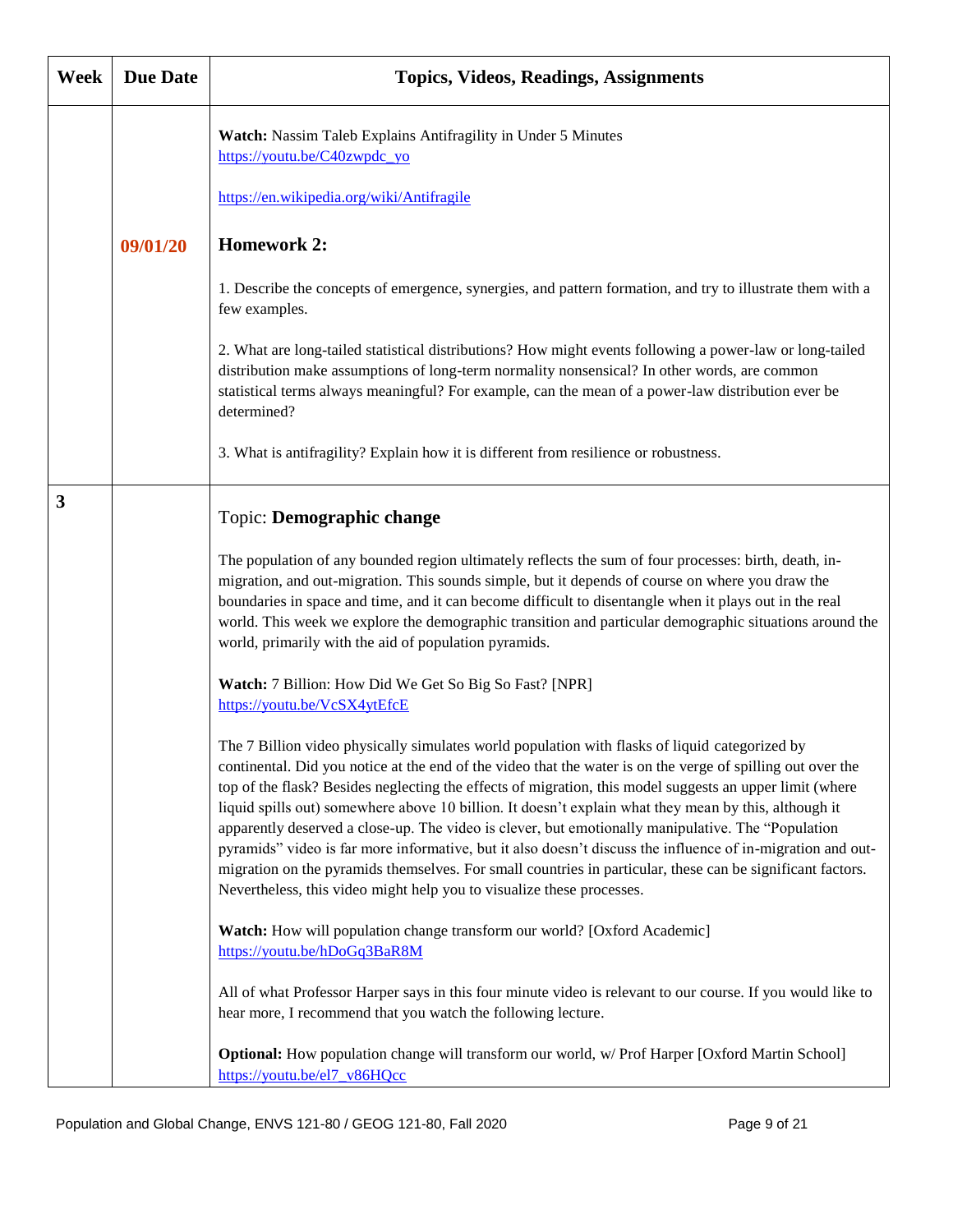| Week | <b>Due Date</b> | <b>Topics, Videos, Readings, Assignments</b>                                                                                                                                                                                                                                                                                                                                                                                     |
|------|-----------------|----------------------------------------------------------------------------------------------------------------------------------------------------------------------------------------------------------------------------------------------------------------------------------------------------------------------------------------------------------------------------------------------------------------------------------|
|      |                 | Watch: Population pyramids: Powerful predictors of the future [TedEd]<br>https://youtu.be/RLmKfXwWQtE                                                                                                                                                                                                                                                                                                                            |
|      | 09/08/20        | <b>Homework 3:</b>                                                                                                                                                                                                                                                                                                                                                                                                               |
|      |                 | 1. Briefly describe some of the ways population change will transform our world, according to Professor<br>Harper.                                                                                                                                                                                                                                                                                                               |
|      |                 | <b>Access: Current World Population</b><br>http://www.worldometers.info/world-population/                                                                                                                                                                                                                                                                                                                                        |
|      |                 | 2. What is the world's current population, to the nearest 100,000?                                                                                                                                                                                                                                                                                                                                                               |
|      |                 | 3. Access the following website: Population Pyramids of the World from 1950 to 2100<br>https://www.populationpyramid.net/world/                                                                                                                                                                                                                                                                                                  |
|      |                 | Choose a country somewhere in the world whose recent history may have affected its demographic<br>distribution, possibly through war, policy change, etc. Find that country from the alphabetical list to the<br>right of your screen and click. The population pyramid for that country for the year 2020 is portrayed.                                                                                                         |
|      |                 | Click on 'Download' below the bottom left corner of the pyramid; a PNG image should appear in a<br>separate window. Copy this image and paste it into your homework document.                                                                                                                                                                                                                                                    |
|      |                 | If you change the year in the original window by clicking on -5, the year and corresponding pyramid<br>should change to 2015. Click on -5 again, and the year and pyramid change to 2010.                                                                                                                                                                                                                                        |
|      |                 | Capture population pyramid images for at least three different years for the country you chose in order to<br>reflect the historical realities of that country. Discuss the effects of war and famine, recovery and boom,<br>family size, etc. These pyramids should be separated from on another by at least fifteen years; you can go<br>back to 1950 if you want.                                                             |
|      |                 | You choose which years to image. You can also explore the possible future by clicking on +5, but be<br>aware that these numbers are speculative. Discuss the historical developments that helped shape that<br>particular nation's pyramids.                                                                                                                                                                                     |
|      |                 | Now do the same thing for another country. Two countries total. As with the first include a pyramid for<br>2020, and a couple periods that show interesting changes in demographics. Please adjust the size and<br>placement of the images so that each country's set of pyramids fills no more than 1/3 of a page. Describe<br>in detail why each country's demographics changed as it did: war, family planning policies, etc. |
| 4    |                 | Topic: Urbanization                                                                                                                                                                                                                                                                                                                                                                                                              |
|      |                 | The most significant trend currently influencing human demographics nearly everywhere is urbanization:<br>migrations and land use changes that are concentrating people and transforming regions around the world.<br>This has been accompanied by enormous changes in culture, economy, resource use, and human life in                                                                                                         |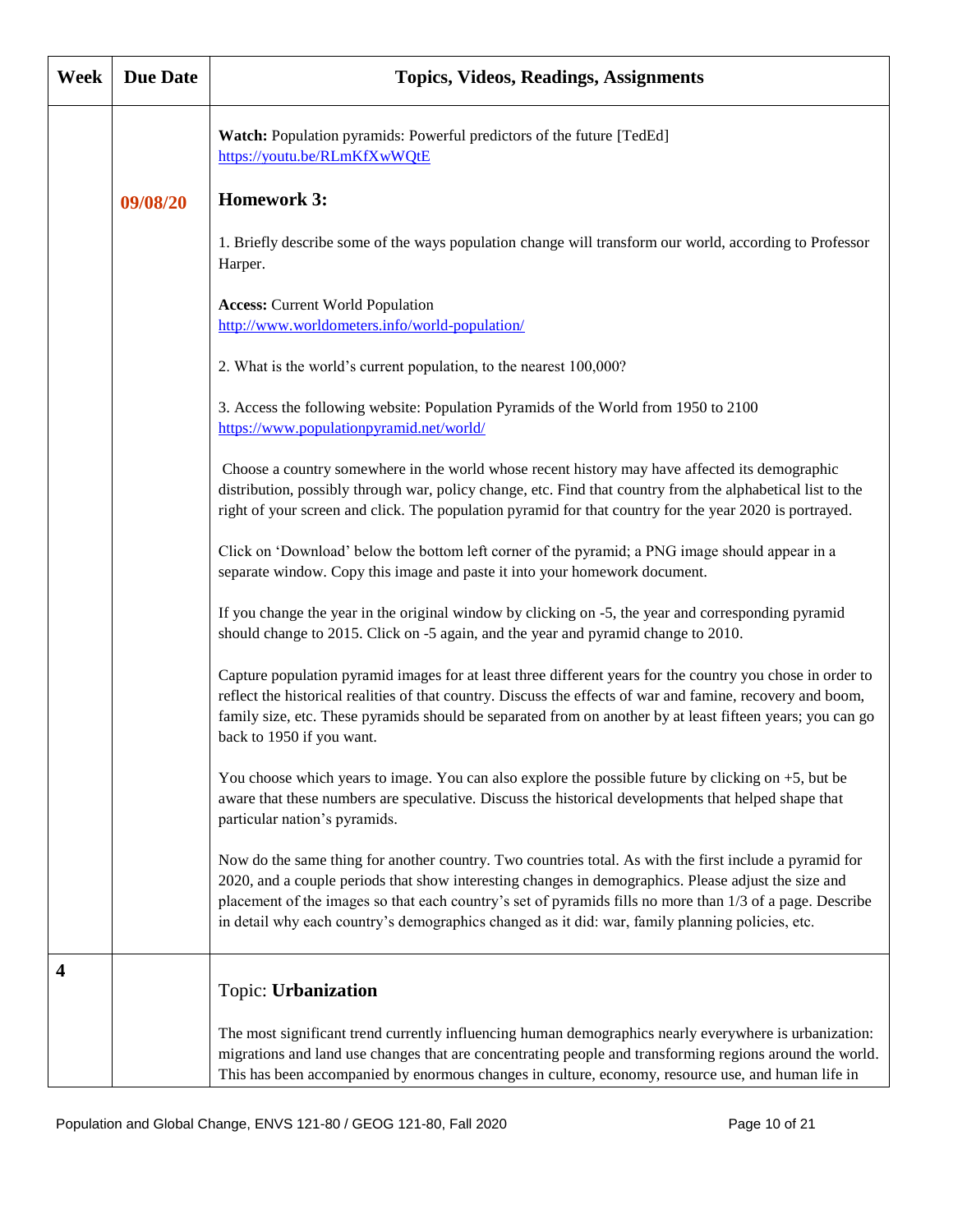| Week | <b>Due Date</b> | <b>Topics, Videos, Readings, Assignments</b>                                                                                                                                                                                                                                                                                                                                                                                                                                                                                                                                                                                                                              |
|------|-----------------|---------------------------------------------------------------------------------------------------------------------------------------------------------------------------------------------------------------------------------------------------------------------------------------------------------------------------------------------------------------------------------------------------------------------------------------------------------------------------------------------------------------------------------------------------------------------------------------------------------------------------------------------------------------------------|
|      |                 | general. A primary factor enabling such radical urbanization has of course been the rather recent ability to<br>grow vast amounts of food using relatively few people (but often at the cost of huge energy expenditures,<br>soil depletion, pollution, etc.). We will return to this topic in a few weeks.                                                                                                                                                                                                                                                                                                                                                               |
|      |                 | Watch: Harnessing Urbanization for Growth and Poverty Alleviation [World Bank]<br>https://youtu.be/nTAlOxqKYNo                                                                                                                                                                                                                                                                                                                                                                                                                                                                                                                                                            |
|      |                 | Watch: Megacities Reflect Growing Urbanization Trend [PBS Newshour]<br>https://youtu.be/eFboV2m1yuw                                                                                                                                                                                                                                                                                                                                                                                                                                                                                                                                                                       |
|      |                 | The World Bank video claims that urbanization drives growth, creates jobs, and reduces poverty. The<br>PBS video on Dhaka, Bangladesh paints a more complex picture. Dye points out that urban life may<br>actually widen the gap in quality of life between the rich and the poor, and it places a greater<br>responsibility and new challenges to governance.                                                                                                                                                                                                                                                                                                           |
|      |                 | Taking a step back to the personal scale, I'd like us to begin with what most of us would consider to be a<br>pleasant example of what urbanization can be, by having you take a couple of video walks through the<br>Shinjuku neighborhood of Tokyo. Many videos of this kind are appearing now. I picked this location<br>because Tokyo has a population of about 14 million and the greater metro area has 40 million, making it<br>currently the world's most populous metropolitan area. In the following two videos, you may of course<br>skip around, but I do encourage you to just relax for a few minutes and let the sights (and the sounds) take<br>you away. |
|      |                 | Optional: Nightlife Streets In Tokyo Shinjuku [Nippon Wandering TV]<br>https://youtu.be/1YXmdSVhA3M                                                                                                                                                                                                                                                                                                                                                                                                                                                                                                                                                                       |
|      |                 | This second video is from a different source and has a different style. Pay attention after minute 7 or so.                                                                                                                                                                                                                                                                                                                                                                                                                                                                                                                                                               |
|      |                 | Optional: Night videowalk in East Shinjuku, Tokyo [Rambalac]<br>https://youtu.be/vHr4qSQ-5XU                                                                                                                                                                                                                                                                                                                                                                                                                                                                                                                                                                              |
|      |                 | The following two videos present an extraordinary, detailed view of where the world's largest cities will<br>be found by 2030 and 2100.                                                                                                                                                                                                                                                                                                                                                                                                                                                                                                                                   |
|      |                 | Watch: Top 10 Largest Cities by 2030 [The B1M]<br>https://youtu.be/N- a0TCWb6E                                                                                                                                                                                                                                                                                                                                                                                                                                                                                                                                                                                            |
|      |                 | Watch: Top 10 Largest Cities by 2100 [The B1M]<br>https://youtu.be/9OulEjWI-bE                                                                                                                                                                                                                                                                                                                                                                                                                                                                                                                                                                                            |
|      | 09/15/20        | <b>Homework 4:</b>                                                                                                                                                                                                                                                                                                                                                                                                                                                                                                                                                                                                                                                        |
|      |                 | 1. It may be true that in many cases, economic growth and poverty reduction are positively correlated<br>with urbanization. But is urbanization the causative factor? Is modernization possible urbanization, and in<br>particular without such extremely large cities? Why or why not? (I realize this is a speculative question.)                                                                                                                                                                                                                                                                                                                                       |
|      |                 | 2. Describe the situation in Dhaka.                                                                                                                                                                                                                                                                                                                                                                                                                                                                                                                                                                                                                                       |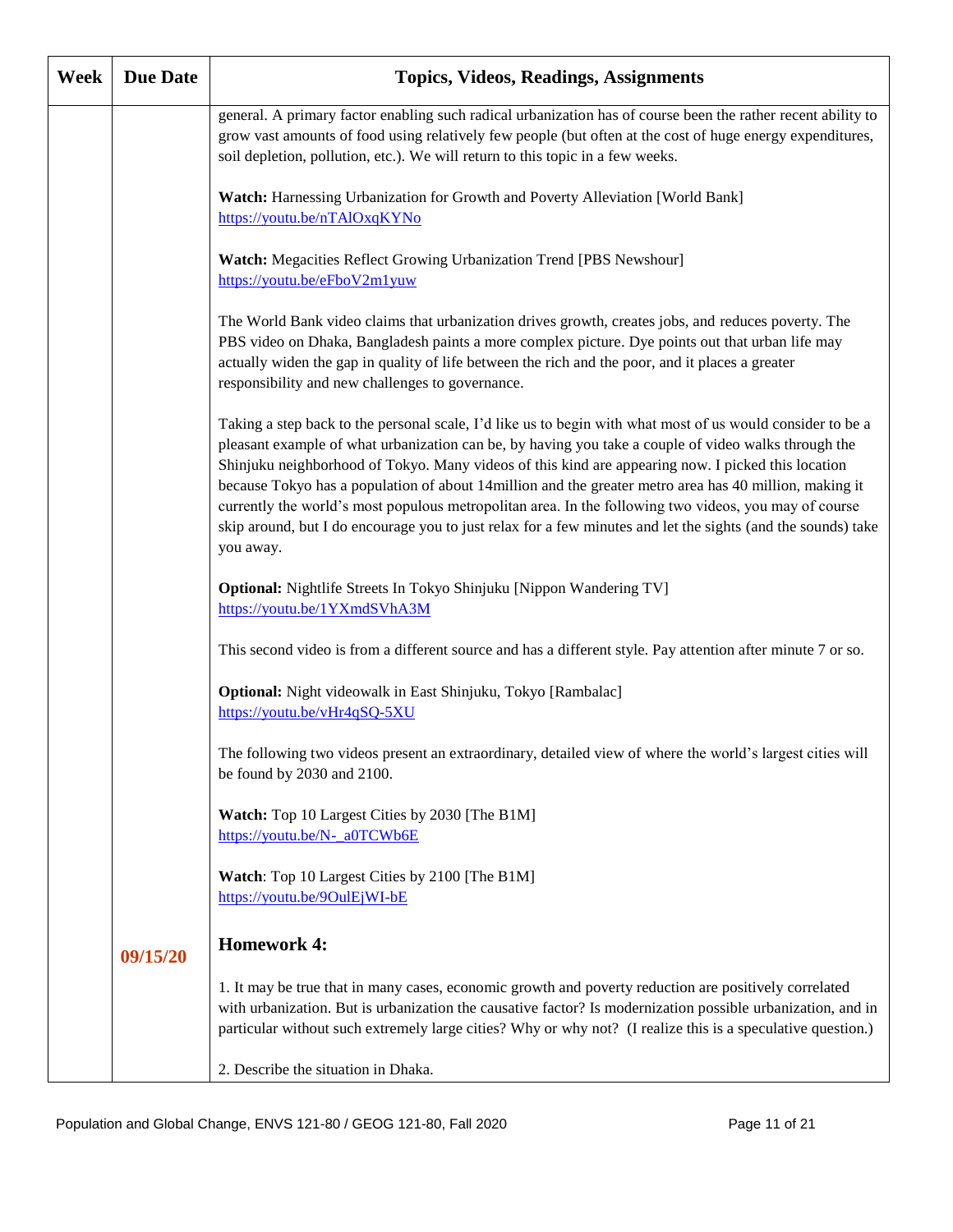| Week | <b>Due Date</b> | <b>Topics, Videos, Readings, Assignments</b>                                                                                                                                                                                                                                                                                                                                                                                                                                                                                                                                                                                                                                   |
|------|-----------------|--------------------------------------------------------------------------------------------------------------------------------------------------------------------------------------------------------------------------------------------------------------------------------------------------------------------------------------------------------------------------------------------------------------------------------------------------------------------------------------------------------------------------------------------------------------------------------------------------------------------------------------------------------------------------------|
|      |                 | 3. Compare the urban environment in Shinjuku, Tokyo, to any city of similar density that you may have<br>experienced or know about (for example, some big city here in the US). Describe similarities and<br>differences in both the physical layout and condition, as well as social and cultural differences. I expect<br>you to describe a few obvious differences from typical US cities, as well as some less obvious ones.                                                                                                                                                                                                                                               |
|      |                 | Hint: watching ambient videos like this is not everyone's cup of tea. I find them relaxing and entertaining,<br>particularly since we've been cooped up for so long. You might be surprised by how absorbed you<br>become in noticing things if you give yourself the chance.                                                                                                                                                                                                                                                                                                                                                                                                  |
|      |                 | 4. List the projected numbers of people that will be living in each of the ten cities listed for 2030, and<br>comment on at least five of them. Do you find this trend surprising in any way? Compare them to the<br>numbers living in the world's largest cities today.                                                                                                                                                                                                                                                                                                                                                                                                       |
|      |                 | 5. List the projected numbers of people that will be living in each of the ten cities listed for 2100. How<br>have things changed since 2030? Do you think that these cities of the future will be anything like today's<br>cities?                                                                                                                                                                                                                                                                                                                                                                                                                                            |
| 5    |                 | <b>Topic: Economic Globalization</b>                                                                                                                                                                                                                                                                                                                                                                                                                                                                                                                                                                                                                                           |
|      |                 | Watch: Globalization - Rise of Networks [Systems Innovation]<br>https://youtu.be/x1wLbJoSmR0                                                                                                                                                                                                                                                                                                                                                                                                                                                                                                                                                                                   |
|      |                 | Watch: Global Cities: Globalization [Systems Innovation]<br>https://youtu.be/B76KE1IFVj4                                                                                                                                                                                                                                                                                                                                                                                                                                                                                                                                                                                       |
|      |                 | We'll be looking at infectious diseases later in the course, but the effects of COVID-19 on the world<br>economy cannot be overlooked at this point. There are obviously still a great many unknowns, some of<br>which are eventually resolved, but there are certainly a great many opinions. The OECD video makes<br>clear the vulnerability of the world economy to a viral pandemic. The Economist video provides a<br>selection of typical neoliberal opinions on the matter. Thus far, there has been little discussion of<br>resilience, antifragility, etc., although I believe we are beginning to see these characteristics of local<br>economies begin to play out. |
|      |                 | Watch: Living with Covid-19: Two scenarios for the world economy [OECD]<br>https://youtu.be/QYFG_u1D0dM                                                                                                                                                                                                                                                                                                                                                                                                                                                                                                                                                                        |
|      |                 | Watch: Covid-19: what will happen to the global economy? [The Economist]<br>https://youtu.be/pnKsrKuUfBc                                                                                                                                                                                                                                                                                                                                                                                                                                                                                                                                                                       |
|      | 09/22/20        | <b>Homework 5:</b>                                                                                                                                                                                                                                                                                                                                                                                                                                                                                                                                                                                                                                                             |
|      |                 | 1. Describe how economic globalization could only reach the scale it has once certain thresholds in<br>technology, innovation, and cooperation were achieved. What might some of these thresholds have<br>involved, and given the reversible nature of thresholds, how stable is the basis for economic globalization<br>today?                                                                                                                                                                                                                                                                                                                                                |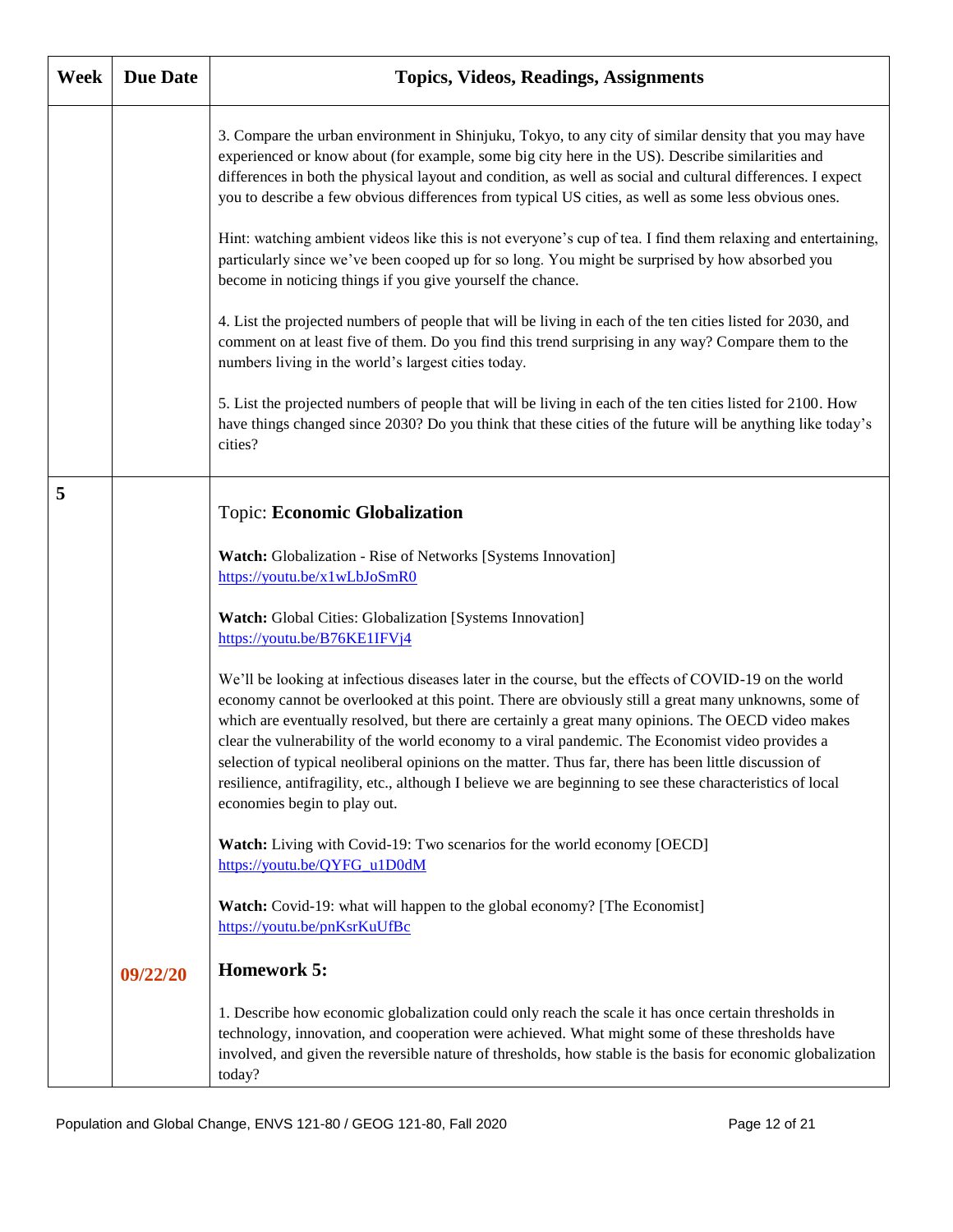| Week | <b>Due Date</b> | <b>Topics, Videos, Readings, Assignments</b>                                                                                                                                                                                                                                                                                                                                                                                                                                                                                                                                                                                                                                                                                                                                                                                                                     |
|------|-----------------|------------------------------------------------------------------------------------------------------------------------------------------------------------------------------------------------------------------------------------------------------------------------------------------------------------------------------------------------------------------------------------------------------------------------------------------------------------------------------------------------------------------------------------------------------------------------------------------------------------------------------------------------------------------------------------------------------------------------------------------------------------------------------------------------------------------------------------------------------------------|
|      |                 | 2. How is it possible that the global economy can shift from one "dominated by agriculture and industry,<br>to being predominantly based on services and information" (3:15 in the Global Cities: Globalization<br>video)? Don't people still have the same material needs? You may explore reasons both for and against<br>this idea.<br>3. Try tackling some harsh questions, in terms of searching for what might be required to answer them.<br>To what degree is economic globalization responsible for the pandemic nature of COVID-19? Is<br>urbanization involved? Might this pandemic be responsible for some long term injury to the global<br>economy? Might some as-yet little understood self-healing processes be at work?                                                                                                                         |
| 6    |                 | Topic: Climate change                                                                                                                                                                                                                                                                                                                                                                                                                                                                                                                                                                                                                                                                                                                                                                                                                                            |
|      |                 | Regardless of the relative validity of various assessments and projections of the state of the global climate<br>system, the importance of climate and associated systems to human well-being is self-evident. Their<br>association with both the rise and the fall of past civilizations are undeniable. There is abundant historical<br>evidence, from all parts of the inhabited world, of people working with and against nature, for better or<br>worse. People have left behind ruins and deserts where great forests once had grown, and people have<br>also created garden ecosystems where once there had only been stone or sand. No divorce from nature is<br>ever possible. We can expect this relationship to continue and to grow more difficult in the near future.<br>But divorce is impossible. What emerges will depend largely on what we do. |
|      |                 | Viewed from outside of ourselves, it should be clear that human beings are an exceptional species and<br>that we have huge responsibilities. These responsibilities have been neglected for a very long time. We<br>find ourselves in a precarious position. In order to make the right decisions and act on them, we need at<br>the very least to open our eyes and to look around carefully and with intelligence at the situation that we<br>are in. That means using all the technology and human talent that are available to us. It means supporting<br>science and science education. It means losing no time in forming an understanding that recognize and<br>represents the complexity of the systems involved. It means communicating effectively with everyone<br>involved and in making important decisions in a timely manner.                     |
|      |                 | I'd like to concentrate our discussion on a topic that proceeds directly from our study of complexity and<br>nonlinear phenomena: tipping points. This idea has risen to the top of US political discussion (regarding<br>for example the claim that an irreversible climatic tipping point will occur in less than ten years' time).<br>Unfortunately, few people seem to be looking at the original scientific research and theories that form the<br>basis for any such claims.                                                                                                                                                                                                                                                                                                                                                                               |
|      |                 | Tipping points obviously exist at all scales, even in everyday life. But it can be difficult to extrapolate the<br>idea to much longer time scales. Sea level rise is one of those topics. People will generally assume that a<br>slow rise in sea level might be something relatively easy to adapt to, since it is occurring relatively<br>slowly. Empirically, of course, we can see that this is just not so. Often, the effects can be quite sudden, as<br>when they are triggered by a storm. New York City and adjacent coastal regions discovered this with<br>Superstorm Sandy.                                                                                                                                                                                                                                                                         |
|      |                 | One of the leading scientists in the field of climatic nonlinearities and tipping points is Professor Tim<br>Lenton. I want you to watch the following lecture. You should be able to understand all or most of it.                                                                                                                                                                                                                                                                                                                                                                                                                                                                                                                                                                                                                                              |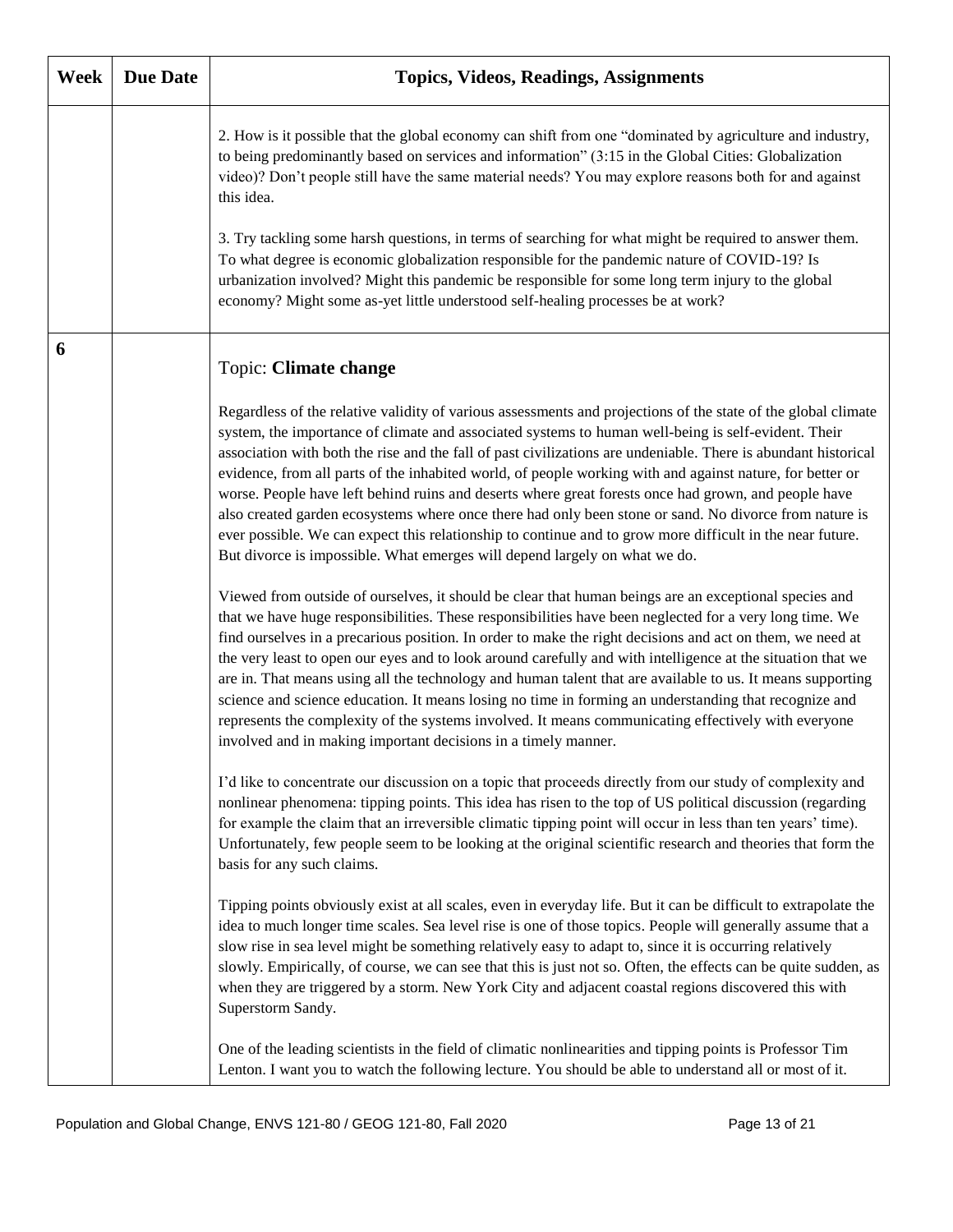| Week           | <b>Due Date</b> | <b>Topics, Videos, Readings, Assignments</b>                                                                                                                                                                                                                                                                                                                                                                                          |
|----------------|-----------------|---------------------------------------------------------------------------------------------------------------------------------------------------------------------------------------------------------------------------------------------------------------------------------------------------------------------------------------------------------------------------------------------------------------------------------------|
|                |                 | Watch: Early Warning of Climate Tipping Points [Understanding Climate Change]<br>https://youtu.be/5yTJZzQzdYI                                                                                                                                                                                                                                                                                                                         |
|                |                 | Here's a pdf of the slides from the lecture.<br>http://www.to.isac.cnr.it/aosta/LecturesSeminars/Lenton 3.pdf                                                                                                                                                                                                                                                                                                                         |
|                | 09/29/20        | Homework 6:                                                                                                                                                                                                                                                                                                                                                                                                                           |
|                |                 | 1. Explain the importance of nonlinearities, thresholds, tipping points, and surprises in the relationship of<br>humanity with the Earth's natural systems. What are some of the challenges we face in trying to avoid<br>unpleasant surprises? Include in your discussion anything else you have found to be interesting or<br>surprising about Dr. Lenton's lecture.                                                                |
|                |                 | 2. In the face of such nonlinearities, thresholds, tipping points, and surprises in the relationship between<br>humanity and the Earth's natural systems, do you think that governance is generally up to the task, here or<br>elsewhere? How might government become more responsive to such changes? Do you think that popular<br>understanding of these issues matches their known realities? How might these issues be addressed? |
|                |                 | 3. Do you think that urbanization will have any influence, positive or negative) on the ability of human<br>societies to cope with the sort of shocks that climate and complexity sciences are warning us about?                                                                                                                                                                                                                      |
| $\overline{7}$ |                 | Topic: Human well-being                                                                                                                                                                                                                                                                                                                                                                                                               |
|                |                 | Watch: What is Human Development? [UNDP Kosovo]<br>https://youtu.be/HwgZQ1DqG3w                                                                                                                                                                                                                                                                                                                                                       |
|                |                 | Watch: How can countries measure the well-being of their citizens? [TED Institute]<br>https://youtu.be/4PkD4JebMAY                                                                                                                                                                                                                                                                                                                    |
|                |                 | <b>Watch:</b> The economics of human well-being   Jan-Emmanuel De Neve [TEDxINSEAD]<br>https://youtu.be/DV1ks-TLYoM                                                                                                                                                                                                                                                                                                                   |
|                |                 | Human Development Index (HDI)<br>http://hdr.undp.org/en/content/human-development-index-hdi                                                                                                                                                                                                                                                                                                                                           |
|                | 10/06/20        | <b>Homework 7:</b>                                                                                                                                                                                                                                                                                                                                                                                                                    |
|                |                 | 1. What is human development? What is human well-being? What are the different ways in which these<br>social characteristics have been or might be measured? Can countries measure the well-being of their<br>citizens more accurately and with better validity than through GDP? If so, how?                                                                                                                                         |
|                |                 | 2. This is more of an introspective question; I don't expect you to fully justify your response. Given the<br>evolving nature of human society, and given the never-ending challenges of nature, is it ever really<br>possible to fully define human well-being? Could it be that an over-emphasis on well-being, particularly                                                                                                        |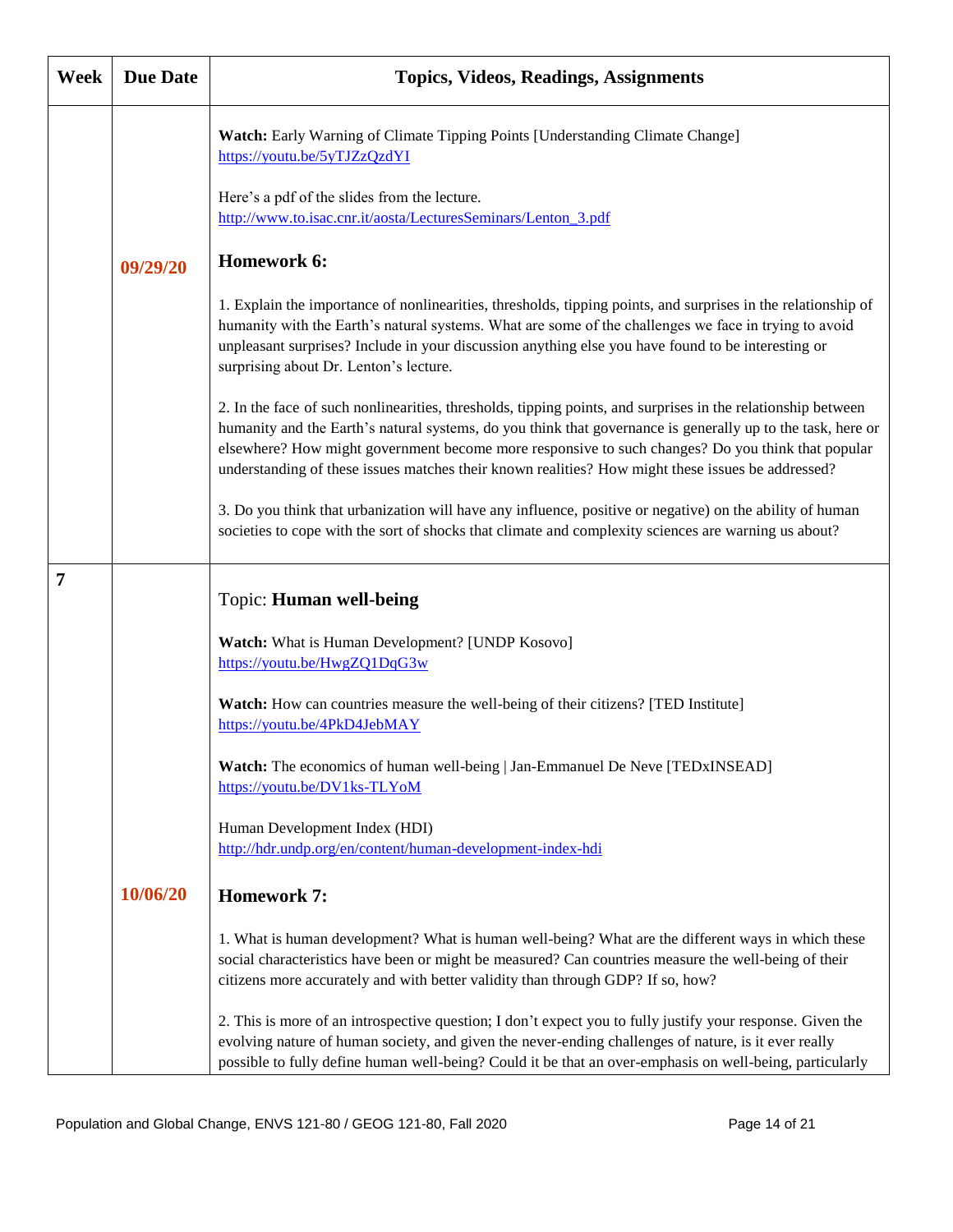| Week | <b>Due Date</b> | <b>Topics, Videos, Readings, Assignments</b>                                                                                                                                                                                                                                                                                                                                                                                                                                                                                                                                                                                          |
|------|-----------------|---------------------------------------------------------------------------------------------------------------------------------------------------------------------------------------------------------------------------------------------------------------------------------------------------------------------------------------------------------------------------------------------------------------------------------------------------------------------------------------------------------------------------------------------------------------------------------------------------------------------------------------|
|      |                 | short-term well-being, might lead eventually to corruption, immorality and decline (see for example<br>Huxley's Brave New World and similar speculative literature)? Does this question make sense to you?                                                                                                                                                                                                                                                                                                                                                                                                                            |
| 8    |                 | <b>Topic: Infectious diseases</b>                                                                                                                                                                                                                                                                                                                                                                                                                                                                                                                                                                                                     |
|      |                 | We now get to what has been on everyone's mind. Although I feel fairly competent to talk about the<br>mathematics and modeling of epidemics and pandemics, I think it best to leave it to the experts to educate<br>us on the basics. That is why there is so much lecture material to watch this week.                                                                                                                                                                                                                                                                                                                               |
|      |                 | Don't worry if you don't grasp it all. I'd eventually like to make this into a semester's worth of material,<br>but for now, we will be discussing infectious diseases next week as well, so try to watch all of these at<br>least once by the end of next week.                                                                                                                                                                                                                                                                                                                                                                      |
|      |                 | Watch: How Pandemics Spread [TED-Ed]<br>https://youtu.be/UG8YbNbdaco                                                                                                                                                                                                                                                                                                                                                                                                                                                                                                                                                                  |
|      |                 | <b>Watch:</b> Spatial Epidemiology & Geography of Disease [The Great Courses Plus]<br>https://youtu.be/-T4VUZmohAo                                                                                                                                                                                                                                                                                                                                                                                                                                                                                                                    |
|      |                 | Watch: How Math Predicts the Coronavirus Curve [The Great Courses Plus]<br>https://youtu.be/POmuHKzt7HA                                                                                                                                                                                                                                                                                                                                                                                                                                                                                                                               |
|      |                 | I intend to send out an Announcement at about this time discussing agent-based modeling of diseases and<br>other spatial spreading phenomena. The video above is particularly pertinent, at this point.                                                                                                                                                                                                                                                                                                                                                                                                                               |
|      |                 | Watch: Viral Intelligence: What Is Coronavirus? [The Great Courses Plus]<br>https://youtu.be/P2AueO_pcAU                                                                                                                                                                                                                                                                                                                                                                                                                                                                                                                              |
|      |                 | Watch: Introduction to Infectious Diseases: Travel, War, and Natural Disasters [The Great Courses Plus]<br>https://youtu.be/sghMinCXX4Y                                                                                                                                                                                                                                                                                                                                                                                                                                                                                               |
|      |                 | <b>Watch:</b> Why are outbreaks of infectious diseases on the rise? [DW News]<br>https://youtu.be/4J1AqK0ayTE                                                                                                                                                                                                                                                                                                                                                                                                                                                                                                                         |
|      |                 | Watch: How we conquered the deadly smallpox virus [TED-Ed]<br>https://youtu.be/yqUFy-t4M1Q                                                                                                                                                                                                                                                                                                                                                                                                                                                                                                                                            |
|      |                 | I took an early morning walk once on Emei (or Omei) Mountain, in Sichuan Province, China. This area is<br>sacred to, and populated by, Taoists and other seekers, and it feels like a truly mystical place of<br>extraordinary natural beauty. Anyway, it was a surprise to find in the smallpox video (at 1:20) the story of<br>a nun on Emei who invented an anti-smallpox procedure called variolation, in 1022 BC! The video<br>identifies her as a Buddhist nun, but that's impossible. Buddhism would not arrive there for well over a<br>thousand years. She was an adept of a much more ancient system of science and belief. |
|      | 10/13/20        | <b>Homework 8:</b>                                                                                                                                                                                                                                                                                                                                                                                                                                                                                                                                                                                                                    |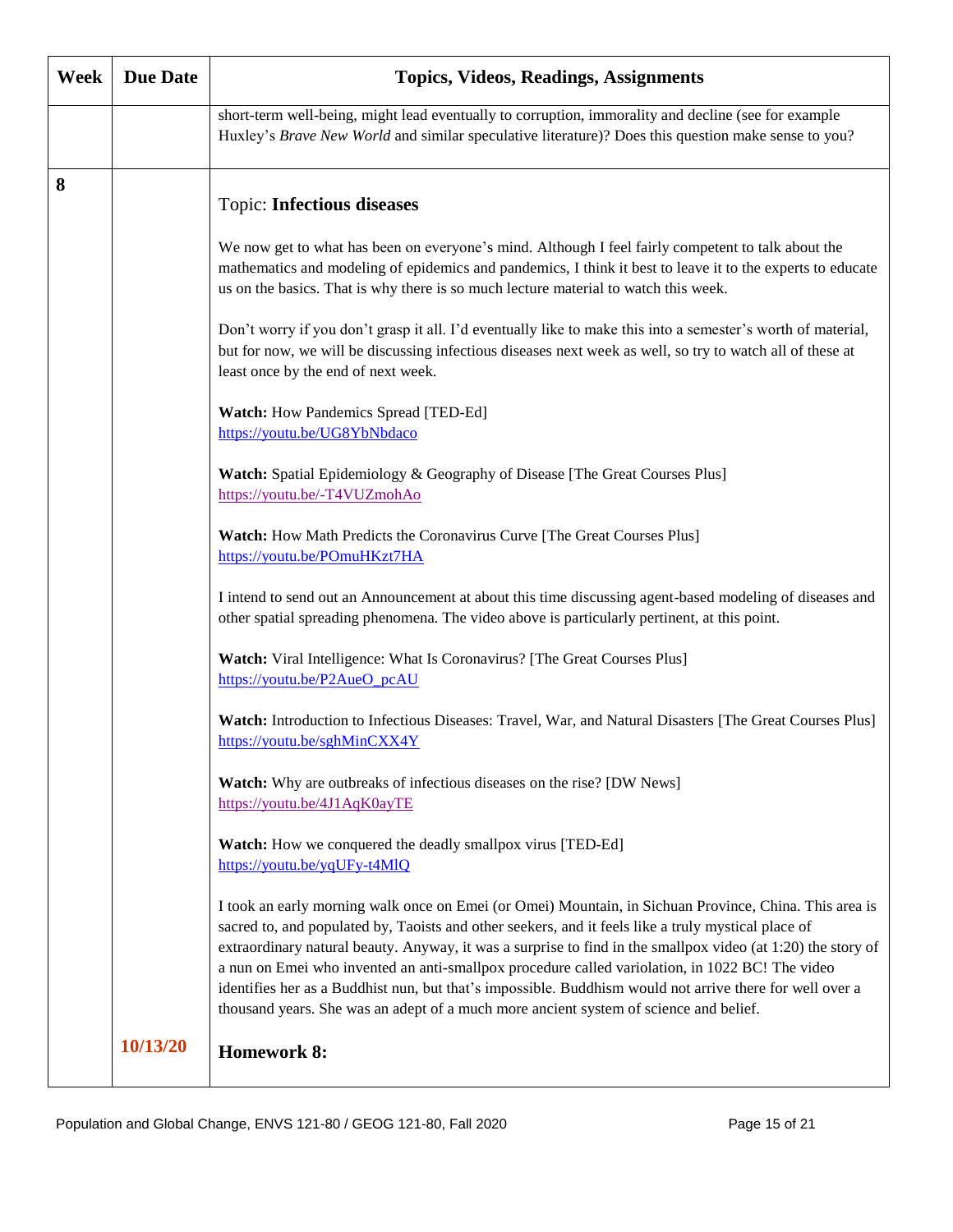| Week | <b>Due Date</b> | <b>Topics, Videos, Readings, Assignments</b>                                                                                                                                                                                                                                     |
|------|-----------------|----------------------------------------------------------------------------------------------------------------------------------------------------------------------------------------------------------------------------------------------------------------------------------|
|      |                 | 1. What is the difference between an epidemic and a pandemic?                                                                                                                                                                                                                    |
|      |                 | 2. Based on what you've seen so far, what geographical, climatic, and social factors might be involved in<br>the spread if an infectious disease? How have these factors changed through time? Try to be as<br>comprehensive as you can.                                         |
|      |                 | 3. What was the significance of smallpox, historically? How was the smallpox vaccination developed?                                                                                                                                                                              |
| 9    |                 | Topic: Infectious diseases and human migration                                                                                                                                                                                                                                   |
|      |                 | Shortly after COVID-19 appeared,                                                                                                                                                                                                                                                 |
|      |                 | The potential sources, enablers, and downstream effects of COVID-19 and other infectious diseases are<br>too numerous to discuss comprehensively in one or two weeks. The following are videos and articles that<br>I believe may contribute significantly to our understanding. |
|      |                 | Watch: How Will COVID-19 Impact Global Migration? [Center for Strategic & International Studies]<br>https://youtu.be/Kkh5hGTJsaQ                                                                                                                                                 |
|      |                 | Watch: Closed Border: How COVID-19 is Changing Global Migration [Center for Strategic &<br><b>International Studies</b> ]<br>https://youtu.be/fGJ_Nr907P0                                                                                                                        |
|      |                 | Watch: Coronavirus India: Death and despair as migrant workers flee cities [BBC News]<br>https://youtu.be/GIe8ZbQgTow                                                                                                                                                            |
|      | 10/20/20        | <b>Homework 9:</b>                                                                                                                                                                                                                                                               |
|      |                 | 1. According to the Center for Strategic & International Studies, the COVID-19 pandemic "could be<br>changing the long term face of global migration". What are their five scenarios?                                                                                            |
|      |                 | 2. Discuss developments at the Greek/Turkish border and their wider implications.                                                                                                                                                                                                |
|      |                 | 3. Why is COVID-19 causing migrant workers to flee the cities in India?                                                                                                                                                                                                          |
|      |                 | 4. How are deforestation and climate change contributing to rising incidence of old and new infectious<br>diseases?                                                                                                                                                              |
| 10   |                 | Topic: Wildlife and infectious diseases                                                                                                                                                                                                                                          |
|      |                 | Watch: COVID-19: Where It Starts and Stops [Wildlife Conservation Society]<br>https://youtu.be/ D 6a56zI U                                                                                                                                                                       |
|      |                 | Watch: How wildlife trade is linked to coronavirus [Vox]                                                                                                                                                                                                                         |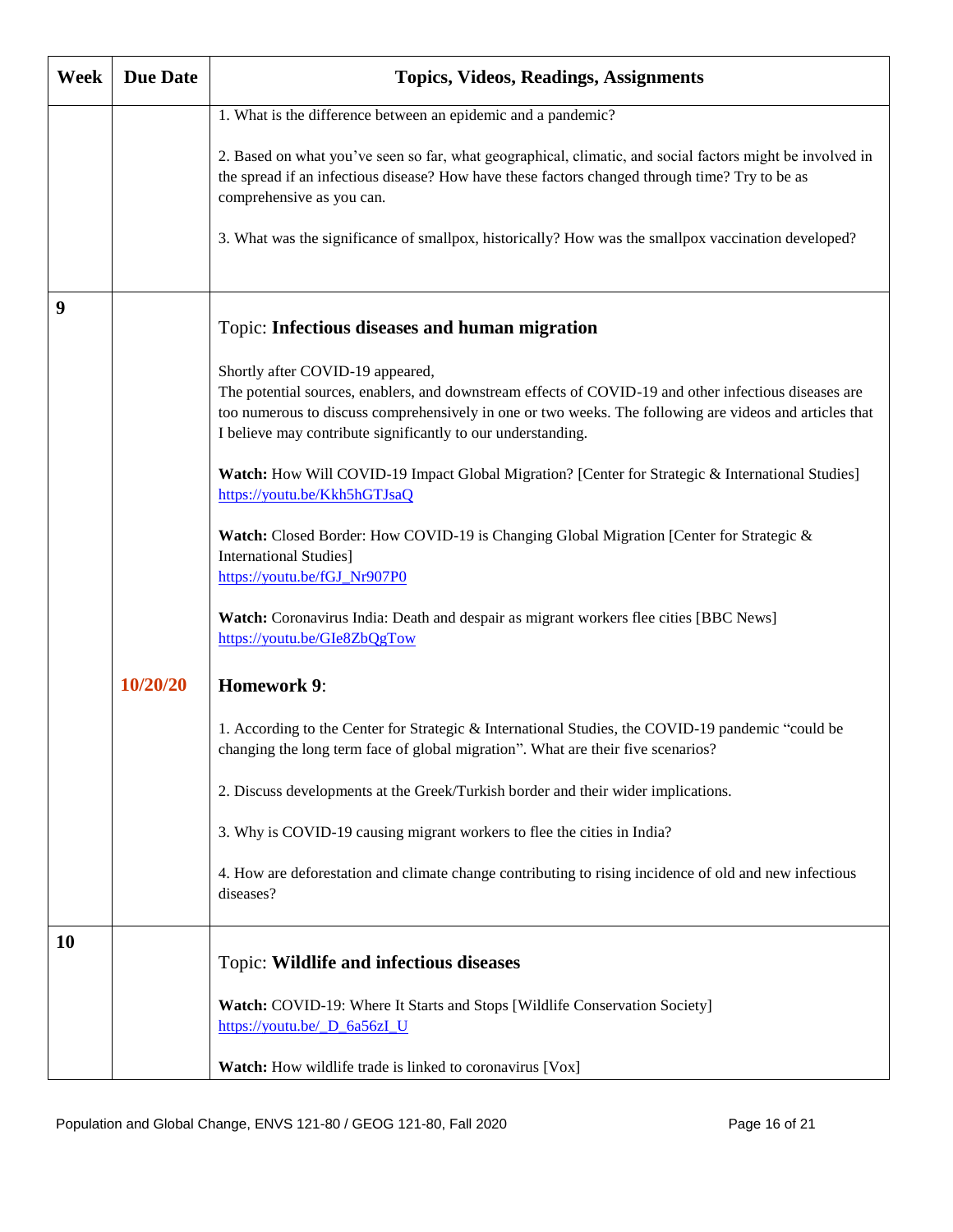| Week | <b>Due Date</b> | <b>Topics, Videos, Readings, Assignments</b>                                                                                                                                                                                                                                                                                                                                                          |
|------|-----------------|-------------------------------------------------------------------------------------------------------------------------------------------------------------------------------------------------------------------------------------------------------------------------------------------------------------------------------------------------------------------------------------------------------|
|      |                 | https://youtu.be/TPpoJGYlW54<br>Watch: Covid 19 is causing a conservation crisis. Endangered species at risk [Evening Standard]<br>https://youtu.be/CGJ9X2MGzxw                                                                                                                                                                                                                                       |
|      |                 | Read: How deforestation helps deadly viruses jump from animals to humans<br>https://theconversation.com/how-deforestation-helps-deadly-viruses-jump-from-animals-to-humans-<br>139645                                                                                                                                                                                                                 |
|      |                 | Read: How Climate Change Is Contributing to Skyrocketing Rates of Infectious Disease [ProPublica]<br>https://www.propublica.org/article/climate-infectious-diseases                                                                                                                                                                                                                                   |
|      | 10/27/20        | <b>Homework 10:</b>                                                                                                                                                                                                                                                                                                                                                                                   |
|      |                 | 1. Discuss the connections between wildlife and the emergence of new viruses.                                                                                                                                                                                                                                                                                                                         |
|      |                 | 2. How might the COVID-19 epidemic be causing a crisis in wildlife conservation?                                                                                                                                                                                                                                                                                                                      |
|      |                 | 4. How are deforestation and climate change contributing to rising incidence of old and new infectious<br>diseases?                                                                                                                                                                                                                                                                                   |
| 11   |                 |                                                                                                                                                                                                                                                                                                                                                                                                       |
|      |                 | Topic: Regional vulnerabilities and climate refugees                                                                                                                                                                                                                                                                                                                                                  |
|      |                 | Tackling the issues of regional vulnerabilities and climate refugees before considering water, resources,<br>and agriculture might be putting the cart before the horse, and it is, but I think it is important that we<br>underscore what is actually at stake when we look at those domains more closely. This week, it is<br>sufficient that you base your responses on the videos presented here. |
|      |                 | Climate Refugees: Nations under threat [CBS News]<br>https://youtu.be/4MXoUbsswHY                                                                                                                                                                                                                                                                                                                     |
|      |                 | Fleeing climate change — the real environmental disaster [DW Documentary]<br>https://youtu.be/cl4Uv9_7KJE                                                                                                                                                                                                                                                                                             |
|      |                 | Here's an interesting report from Elizabeth White of the University of San Francisco's Geospatial<br>Analysis Lab:                                                                                                                                                                                                                                                                                    |
|      |                 | Watch: Exploring the relationship between Climate Change and Human Migration in Africa [USFGsAL]<br>https://youtu.be/HtUw_jvv3GU                                                                                                                                                                                                                                                                      |
|      |                 | <b>Watch:</b> Climate Change: Rising Sea Levels + Coastal Megacities = Forced Migration [Big Think]<br>https://youtu.be/s4UgekcYg2o                                                                                                                                                                                                                                                                   |
|      |                 | (The transcript of Dr. Khanna's talk is available in the notes below the video if you open it in a separate                                                                                                                                                                                                                                                                                           |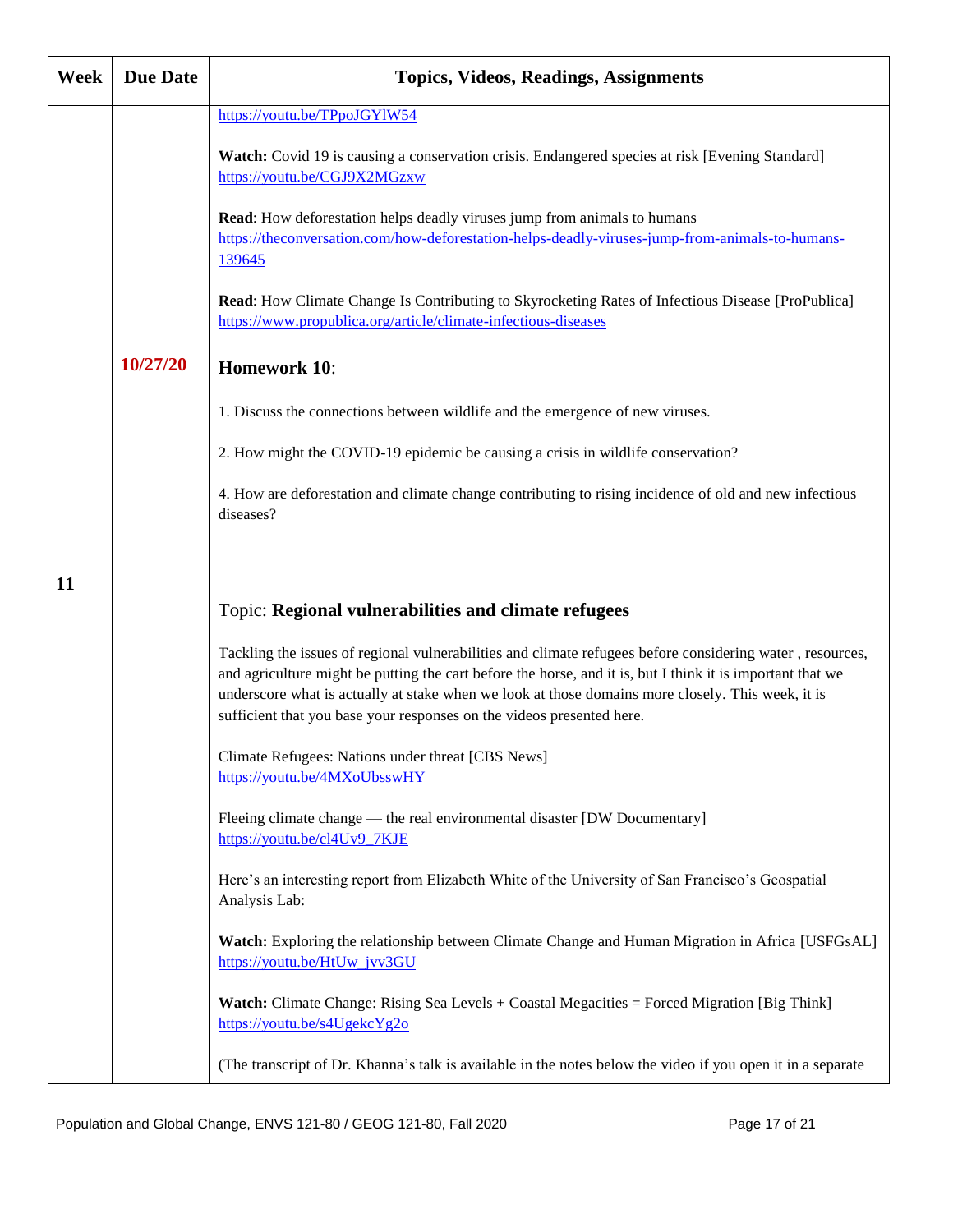| Week | <b>Due Date</b> | <b>Topics, Videos, Readings, Assignments</b>                                                                                                                                                                                                                                                                                                                                                                                                                                                                                                                                                                                                                                                                                                                                                                                                                                                                                                                           |
|------|-----------------|------------------------------------------------------------------------------------------------------------------------------------------------------------------------------------------------------------------------------------------------------------------------------------------------------------------------------------------------------------------------------------------------------------------------------------------------------------------------------------------------------------------------------------------------------------------------------------------------------------------------------------------------------------------------------------------------------------------------------------------------------------------------------------------------------------------------------------------------------------------------------------------------------------------------------------------------------------------------|
|      |                 | browser.)<br>Watch: Climate change and migration: How do they connect? [DIEnewsflash]<br>https://youtu.be/t5SygtZCFzo                                                                                                                                                                                                                                                                                                                                                                                                                                                                                                                                                                                                                                                                                                                                                                                                                                                  |
|      |                 | Watch: Climate Change Impacts in Bangladesh [World Bank]<br>https://youtu.be/V3IL6Y1TDHo                                                                                                                                                                                                                                                                                                                                                                                                                                                                                                                                                                                                                                                                                                                                                                                                                                                                               |
|      |                 | Climate refugees in Bangladesh [DW Documentary]<br>https://youtu.be/co5uywe-1Z8                                                                                                                                                                                                                                                                                                                                                                                                                                                                                                                                                                                                                                                                                                                                                                                                                                                                                        |
|      |                 | Within the next 30 years, up to 20% of Bangladesh will disappear beneath the water as rivers and sea<br>levels rise. This will put as many as 30 million people on the move.                                                                                                                                                                                                                                                                                                                                                                                                                                                                                                                                                                                                                                                                                                                                                                                           |
|      |                 | Changing Climate, Moving People: A film on climate stress related migration [TERI]<br>https://youtu.be/NjYR3LohMM0                                                                                                                                                                                                                                                                                                                                                                                                                                                                                                                                                                                                                                                                                                                                                                                                                                                     |
|      |                 | This video for UNESCO looks at disaster or climate stress related migration from three different regions<br>in India that are already amongst the leading sources for internal migration and have been hit by extreme<br>weather events: floods (Uttarakhand), drought (Bundelkhand region) and cyclones (Odisha),                                                                                                                                                                                                                                                                                                                                                                                                                                                                                                                                                                                                                                                     |
|      | 11/03/20        | <b>Homework 11:</b>                                                                                                                                                                                                                                                                                                                                                                                                                                                                                                                                                                                                                                                                                                                                                                                                                                                                                                                                                    |
|      |                 | 1. What are some of the climate-related migration issues that are likely to increase in the near future?                                                                                                                                                                                                                                                                                                                                                                                                                                                                                                                                                                                                                                                                                                                                                                                                                                                               |
|      |                 | 2. Where and why are we likely to find large numbers of climate refugees now and in the future? Where<br>precisely are the source regions? Is most of the migration currently taking place within national borders?<br>Where and when migration becomes international, which other states are or might become involved?<br>What if those states have their own internally displaced populations to deal with? I'm thinking for<br>example of Bangladesh and India, but there are several potential examples of difficult political situations<br>arising from climate migration.                                                                                                                                                                                                                                                                                                                                                                                       |
| 12   |                 | Topic: Water security                                                                                                                                                                                                                                                                                                                                                                                                                                                                                                                                                                                                                                                                                                                                                                                                                                                                                                                                                  |
|      |                 | The promotion of water security is precisely the sort of activity that can benefit tremendously from<br>scientific observation and modeling. Since that is my own background,                                                                                                                                                                                                                                                                                                                                                                                                                                                                                                                                                                                                                                                                                                                                                                                          |
|      |                 | I worked for a couple of years for the National Operational Hydrologic Remote Sensing Center<br>(NOHRSC) (https://www.nohrsc.noaa.gov) which is NOAA's "source for snow information" and other<br>hydrological data products and models. Every winter day, several satellite datasets are downloaded to this<br>facility and analyzed, and by evening a variety of maps and graphs are generated and uploaded onto the<br>Internet for use by regional hydrological agencies, businesses, and others to inform their own work and<br>decisions. One important variable that has to be mapped and used to forecast springtime flooding is called<br>'snow water equivalent', or SWE, which gauges the volume of liquid water that would result from<br>melting a given area of snow cover. This can be checked manually on the ground at various points using<br>automated 'snow pillows' and other devices, but it can also be checked from above. NOAA pilots run low |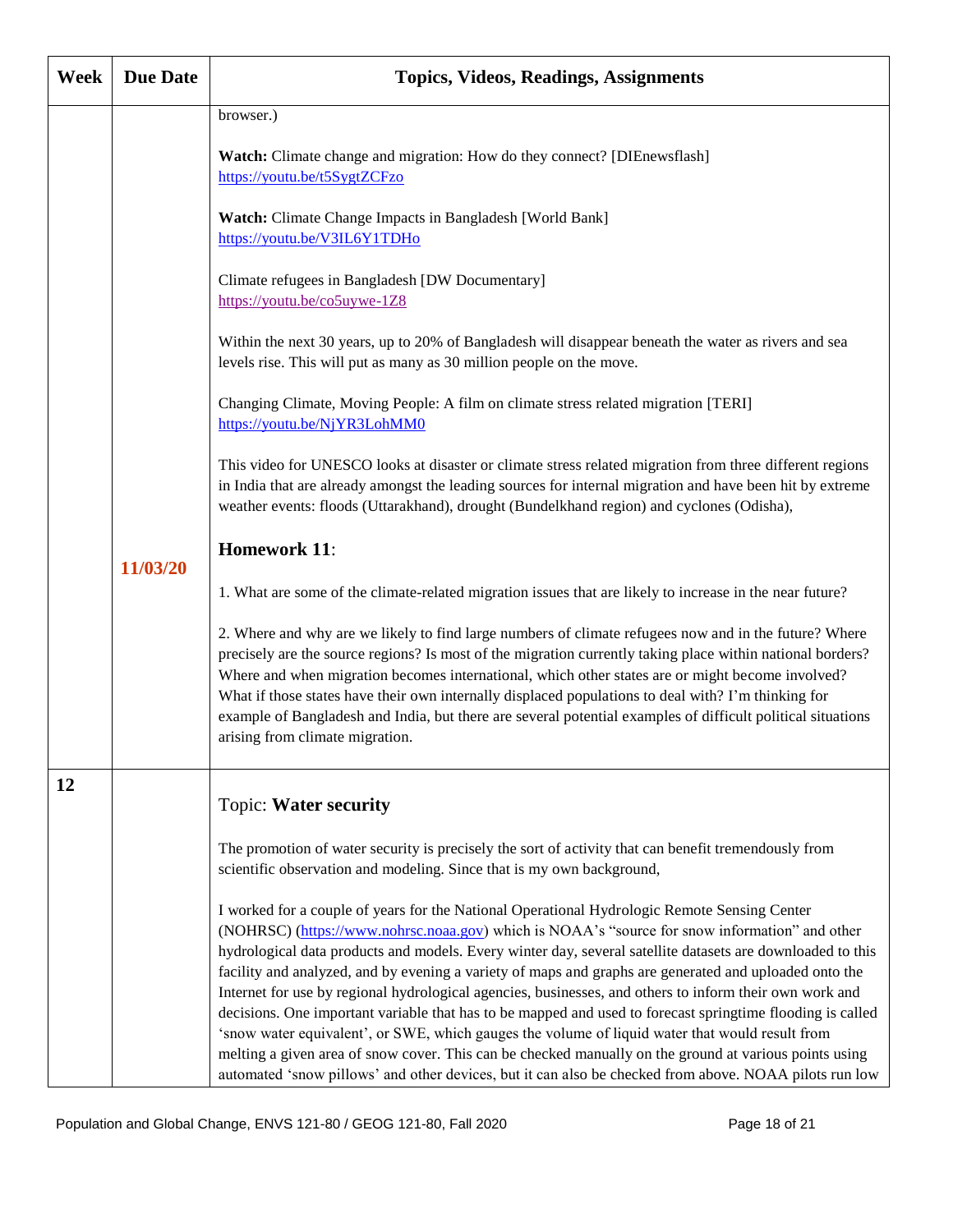| Week | <b>Due Date</b> | <b>Topics, Videos, Readings, Assignments</b>                                                                                                                                                                                                                                                                                                                                                                      |
|------|-----------------|-------------------------------------------------------------------------------------------------------------------------------------------------------------------------------------------------------------------------------------------------------------------------------------------------------------------------------------------------------------------------------------------------------------------|
|      |                 | altitude flight-lines over snow with instruments that estimate SWE by measuring the degree to which the<br>natural radioactivity of the ground beneath is dampened, or attenuated. These NOAA Corps pilots travel<br>all over the world gathering data and assisting researchers; one in our office had once overwintered at the<br>South Pole.                                                                   |
|      |                 | Watch: The Water Planet: Managing Earth's Most Precious Resource [WoodrowWilsonCenter]<br>https://youtu.be/hPRhstZ-Xas                                                                                                                                                                                                                                                                                            |
|      |                 | Watch: Is the world's fresh water supply running out? [PBS Newshour]<br>https://youtu.be/iVcTQdOJMMw                                                                                                                                                                                                                                                                                                              |
|      |                 | Watch: For 15 Years, GRACE Tracked Freshwater Movements Around the World [NASA Goddard]<br>https://youtu.be/MaxBOvQ2a_o                                                                                                                                                                                                                                                                                           |
|      |                 | <b>Watch:</b> Water Resource Management [ThinkTVPBS]<br>https://youtu.be/odngssDFMrU                                                                                                                                                                                                                                                                                                                              |
|      | 11/10/20        | <b>Homework 12:</b>                                                                                                                                                                                                                                                                                                                                                                                               |
|      |                 | 1. What are some of the points and recommendations regarding water planning in the federal climate<br>assessment as discussed in the first video?                                                                                                                                                                                                                                                                 |
|      |                 | 2. What is the general state of the world's freshwater supplies? Which regions are most vulnerable? What<br>important source of fresh water worldwide do we know the least about?                                                                                                                                                                                                                                 |
|      |                 | 3. How do GRACE and other innovative remote sensing technologies help in the search for sustainable<br>freshwater supplies?                                                                                                                                                                                                                                                                                       |
|      |                 | 4. Water resource management is something that needs to be done well everywhere in the world. I wanted<br>to include a video on these sorts of careers and occupations because they are among the unsung heroes<br>driving civilized life, to the same degree as emergency workers, health care workers, peace officers, etc.<br>What are some of the tasks and concerns of water resource managers?              |
| 13   |                 | <b>Topic: Energy and resources</b>                                                                                                                                                                                                                                                                                                                                                                                |
|      |                 | Clearly, the relationships between energy, resources, population, and global change are numerous and<br>complex; I suggest taking my course on natural resources, geog130, or educate yourself on the issues. At<br>this time, I'd like you to work seriously on your term paper, so I'll limit this week's discussion and<br>expectations. We'll look at an issue that very few people seem to even be aware of. |
|      |                 | Watch: Deep-sea mining could transform the globe<br>https://youtu.be/IYKaKeJv2dQ                                                                                                                                                                                                                                                                                                                                  |
|      |                 | Watch: The Next Frontier in Mining: Deep Sea Exploitation in the Pacific                                                                                                                                                                                                                                                                                                                                          |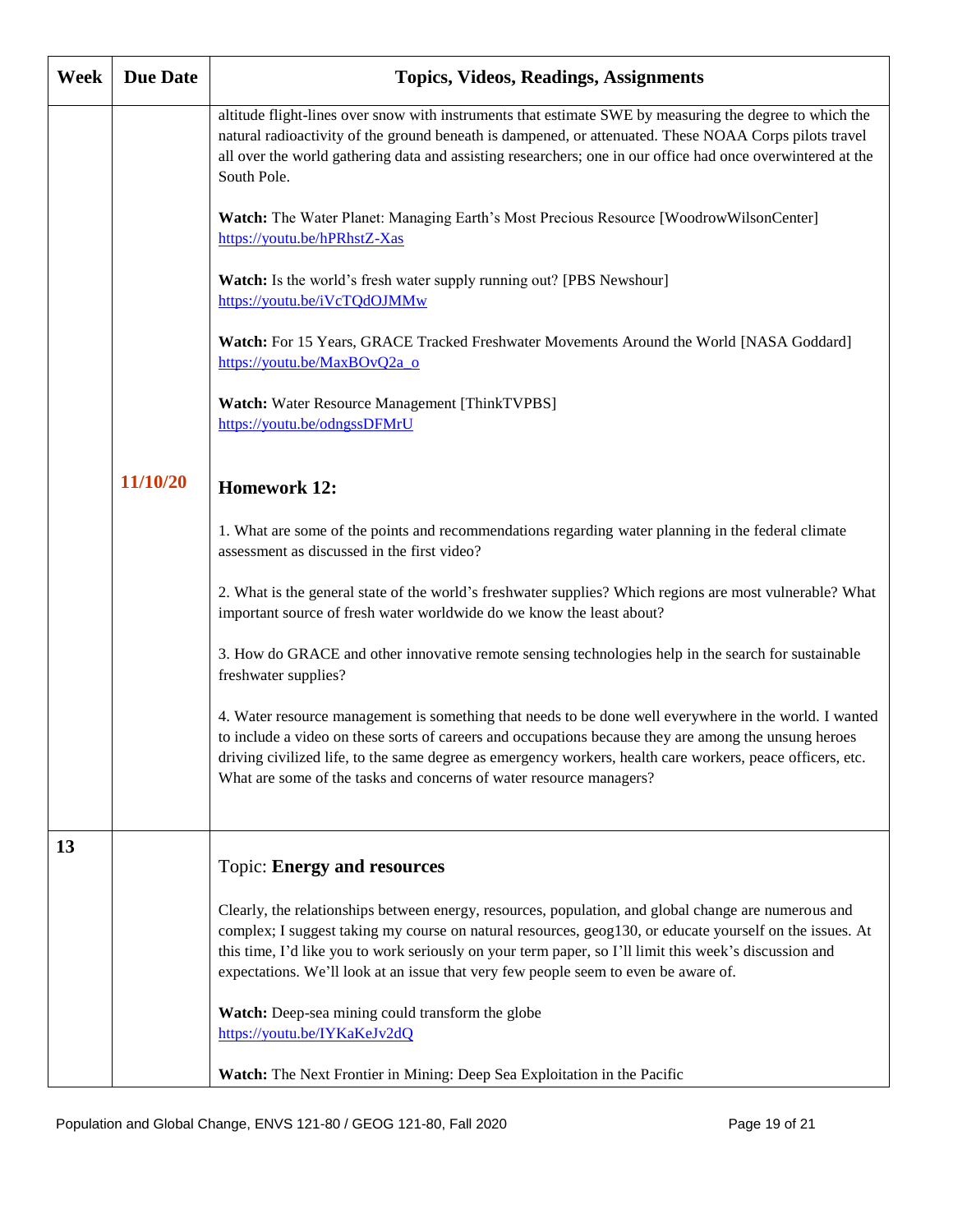| Week | <b>Due Date</b> | <b>Topics, Videos, Readings, Assignments</b>                                                                                                                                                                                                                                                                                                                                                                                                                                                                       |
|------|-----------------|--------------------------------------------------------------------------------------------------------------------------------------------------------------------------------------------------------------------------------------------------------------------------------------------------------------------------------------------------------------------------------------------------------------------------------------------------------------------------------------------------------------------|
|      |                 | https://youtu.be/PuEXmFQEJpw                                                                                                                                                                                                                                                                                                                                                                                                                                                                                       |
|      |                 | https://en.wikipedia.org/wiki/Deep_sea_mining                                                                                                                                                                                                                                                                                                                                                                                                                                                                      |
|      |                 | https://www.nature.com/articles/d41586-019-02242-y                                                                                                                                                                                                                                                                                                                                                                                                                                                                 |
|      |                 | https://en.wikipedia.org/wiki/International Seabed Authority                                                                                                                                                                                                                                                                                                                                                                                                                                                       |
|      |                 | https://en.wikipedia.org/wiki/United Nations Convention on the Law of the Sea                                                                                                                                                                                                                                                                                                                                                                                                                                      |
|      |                 | Countries bordering oceans claim an exclusive economic control over the oceans that extends far out to<br>sea. Many of these waters are disputed among various nations (e.g., the South China Sea). Fissures along<br>plate boundaries bring minerals up from deep beneath the crust. Hotspots in the deep ocean that are often<br>associated with islands and seamounts have abundant minerals in their seabed. Unknown forms of life,<br>that we have barely begun to understand, exist in these places as well. |
|      | 11/17/20        | <b>Homework 13:</b>                                                                                                                                                                                                                                                                                                                                                                                                                                                                                                |
|      |                 | 1. What (if anything) is being done to regulate the exploitation of the seabed for minerals? Discuss the<br>history and significance of national claims of exclusive rights over offshore resources.                                                                                                                                                                                                                                                                                                               |
| 14   |                 | <b>Topic: Agriculture and food security</b>                                                                                                                                                                                                                                                                                                                                                                                                                                                                        |
|      |                 |                                                                                                                                                                                                                                                                                                                                                                                                                                                                                                                    |
|      |                 | Watch: The Future of Agriculture [OECD Trade and Agriculture]<br>https://youtu.be/uAM4Si_WhDk                                                                                                                                                                                                                                                                                                                                                                                                                      |
|      |                 | Watch: How to feed the world in 2050: actions in a changing climate<br>https://youtu.be/gjtIl5B1zXI                                                                                                                                                                                                                                                                                                                                                                                                                |
|      |                 | Watch: The Future of Farming [The Daily Conversation]<br>https://youtu.be/Qmla9NLFBvU                                                                                                                                                                                                                                                                                                                                                                                                                              |
|      |                 | Optional Agriculture, Population Growth, and the Challenge of Climate Change<br>https://youtu.be/gWORvA p9i0                                                                                                                                                                                                                                                                                                                                                                                                       |
|      |                 | The OECD video briefly describes a rather optimistic globalist vision of the future. The second video,<br>from the CGIAR Research Program on Climate Change, Agriculture and Food Security (CCAFS),<br>provides a more sanguine and far more detailed analysis of the path ahead.                                                                                                                                                                                                                                  |
|      |                 | The video from the Daily Conversation described some of the innovations that will be require to double<br>production in the near future. Finally, I include an optional lecture from Lincoln Taiz of UCSC tying<br>together several of the threads we've been pulling on this semester.                                                                                                                                                                                                                            |
|      |                 |                                                                                                                                                                                                                                                                                                                                                                                                                                                                                                                    |